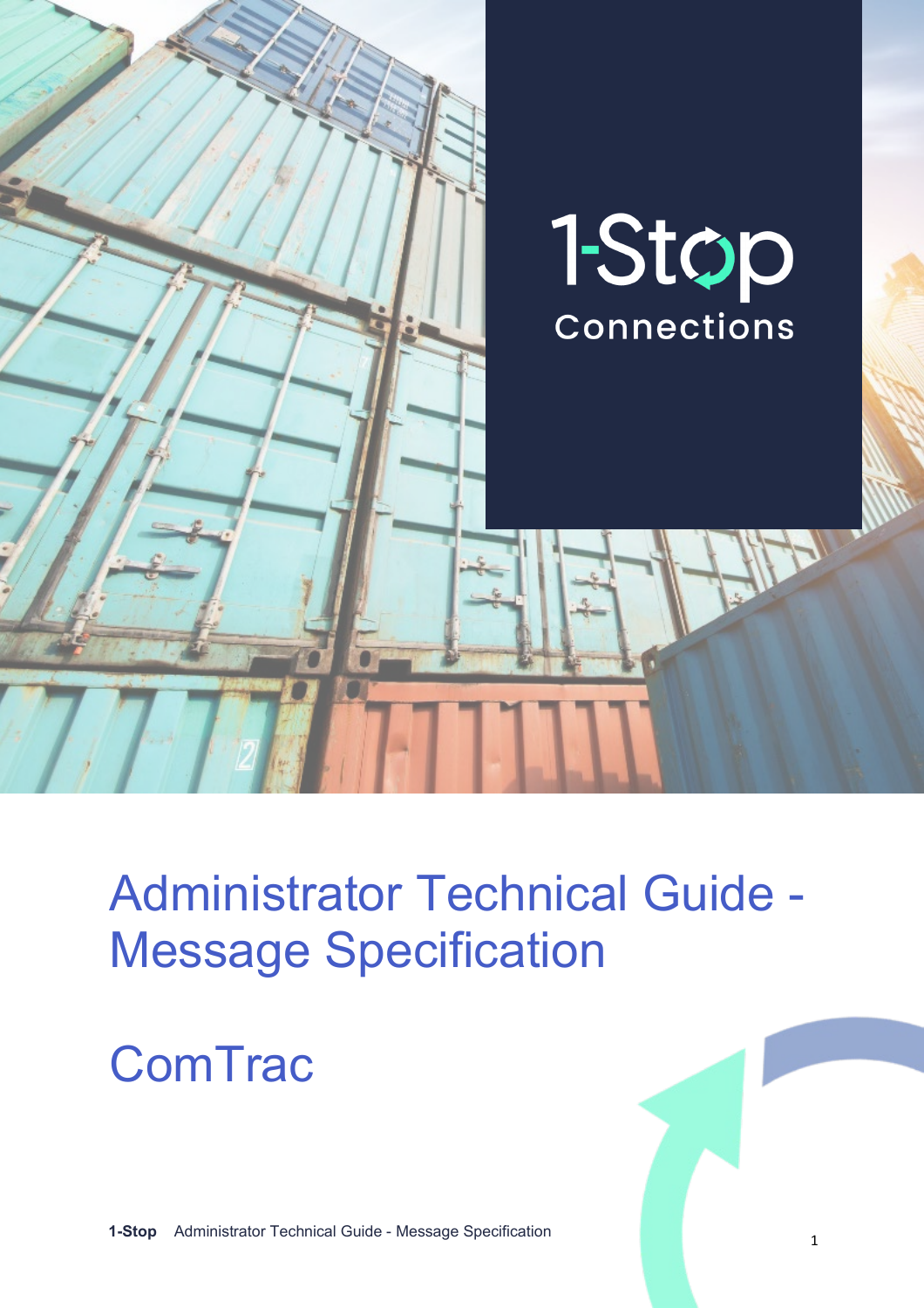# **Contents**

| 5. HOW COMTRAC WORKS WITH YOUR SYSTEM  6                                |  |
|-------------------------------------------------------------------------|--|
|                                                                         |  |
|                                                                         |  |
|                                                                         |  |
|                                                                         |  |
|                                                                         |  |
|                                                                         |  |
|                                                                         |  |
|                                                                         |  |
|                                                                         |  |
| 5.3.4 Alert Email Response – Standard Message Format (Email Attachment) |  |
|                                                                         |  |
|                                                                         |  |
|                                                                         |  |
|                                                                         |  |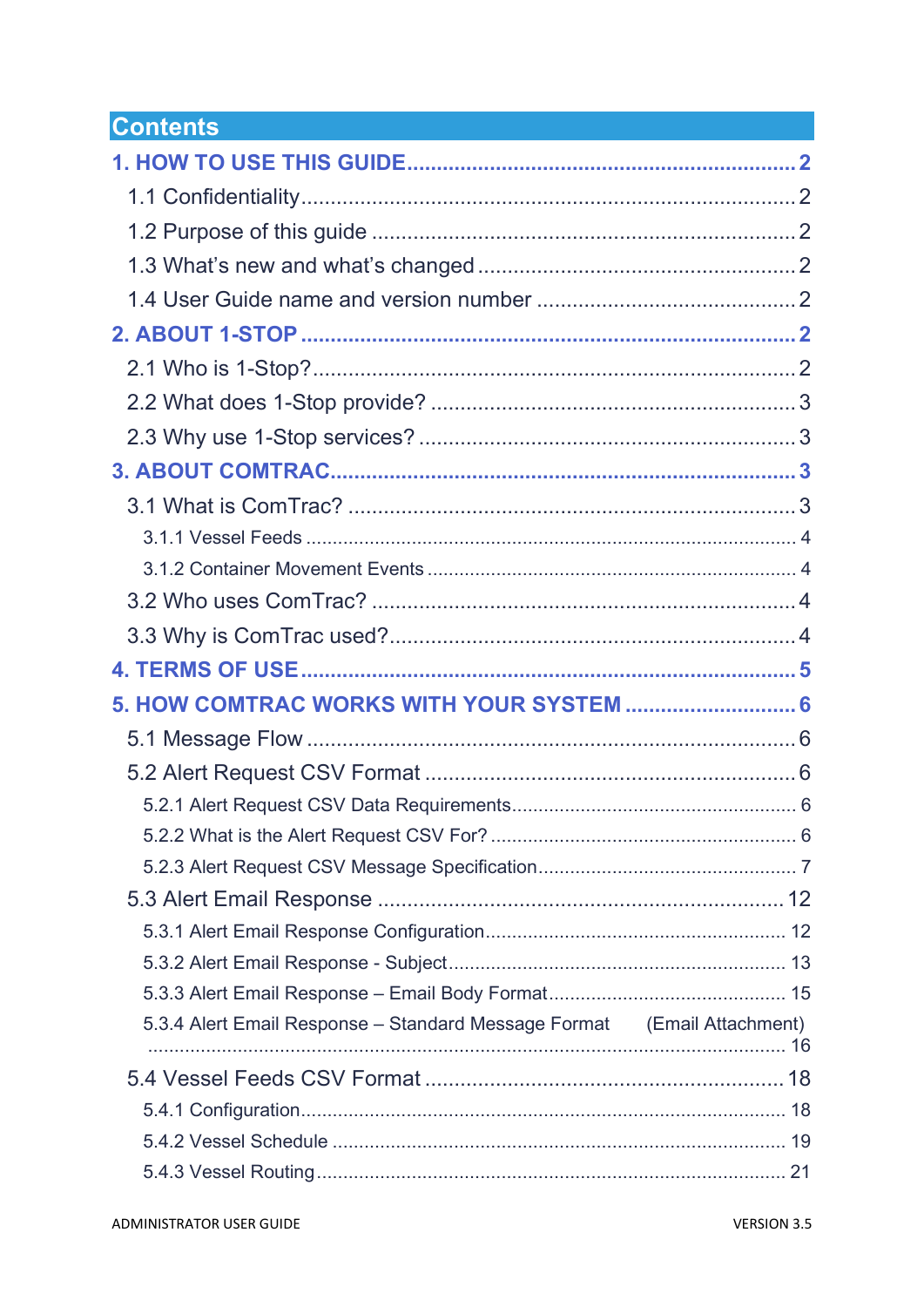| 10.4 APPENDIX C – Vessel Type Codes used in Vessel Schedule  25 |  |
|-----------------------------------------------------------------|--|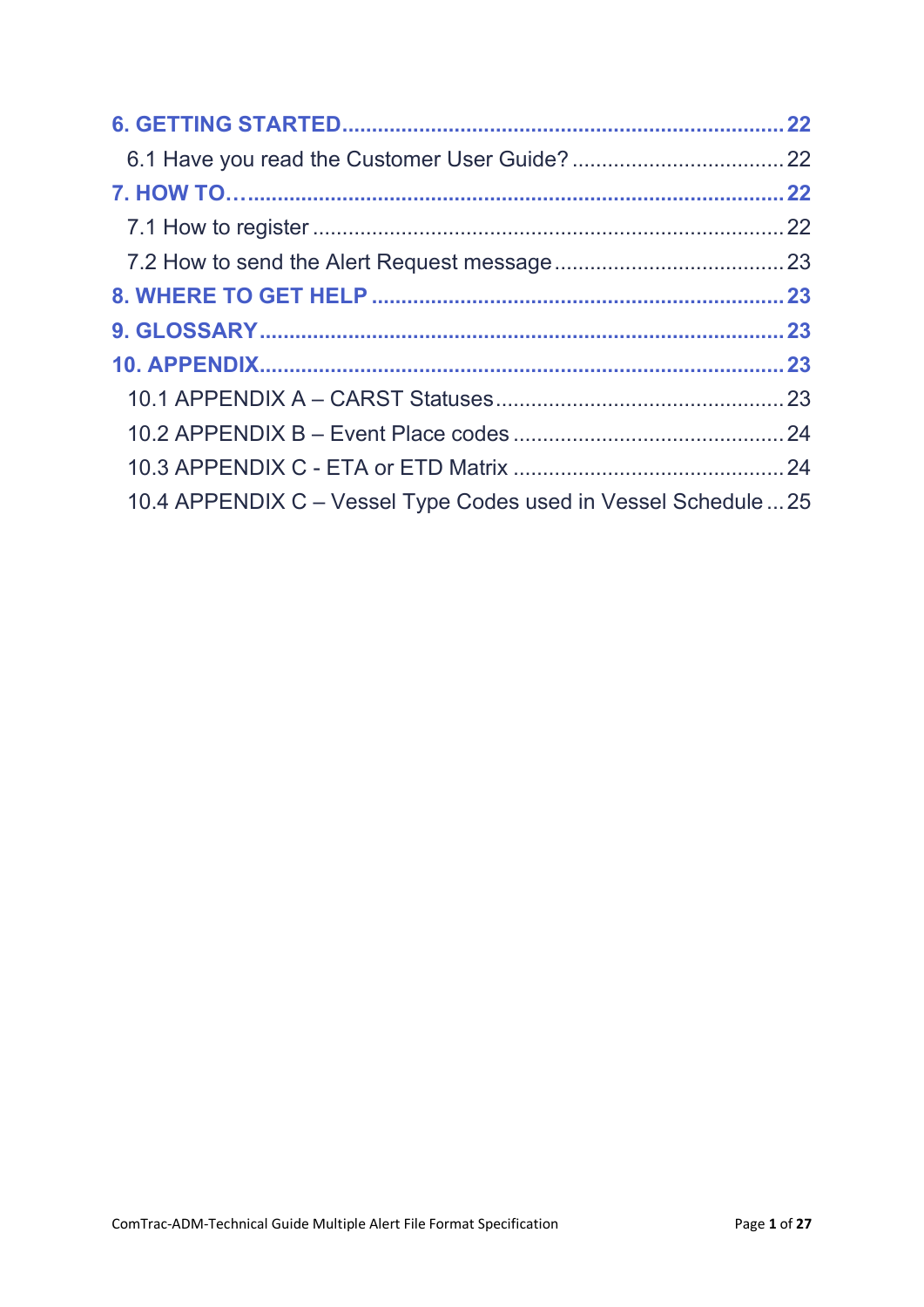# <span id="page-3-0"></span>1. HOW TO USE THIS GUIDE

## **1.1 Confidentiality**

<span id="page-3-1"></span>The information contained in this document is for Administrators of 1-Stop services only. Copyright remains with 1-Stop. No unauthorised copying or distribution of the document or any part of its contents is permitted.

<span id="page-3-2"></span>If you have any questions about the use or distribution of this document, call the 1-Stop Helpdesk on 1300 881 055.

# **1.2 Purpose of this guide**

This guide is for Administrators of 1-Stop's services. It is intended as a:

- training resource when you purchase 1-Stop's services; and
- reference guide, if you need help to perform specific tasks.

Information about solving problems is included at the end of this document. If you need extra help, you can:

- check the FAQs in the 'Help' tab on our website at [www.1-stop.biz;](http://www.1-stop.biz/) or
- <span id="page-3-3"></span>• contact the Helpdesk on 1300 881 055.

## **1.3 What's new and what's changed**

The information contained in this guide is current as of May 2011 and reflects all changes to the user interface up to that date. If you think you may not have the most up to date User Guide, check the downloads available under the ComTrac service at [www.1-stop.biz.](http://www.1-stop.biz/)

### **1.4 User Guide name and version number**

<span id="page-3-4"></span>Updates to User Guides are made each time a new version of the service is released. This is: **ComTrac-ADM-Technical Guide version 3.5**

# <span id="page-3-5"></span>2. ABOUT 1-STOP

# **2.1 Who is 1-Stop?**

<span id="page-3-6"></span>1-Stop is an information communications technology (ICT) company that provides services to businesses involved in the import and export of goods to and from Australian ports. We are based in Sydney and our services are used all over Australia and in Auckland, NZ. Our customers include:

- terminal operators (stevedores);
- shipping lines;
- Australian Customs Services and Australian Quarantine and Inspection Service;
- container depots;
- importers and exporters;
- freight forwarders and agents;
- road carriers; and
- rail operators.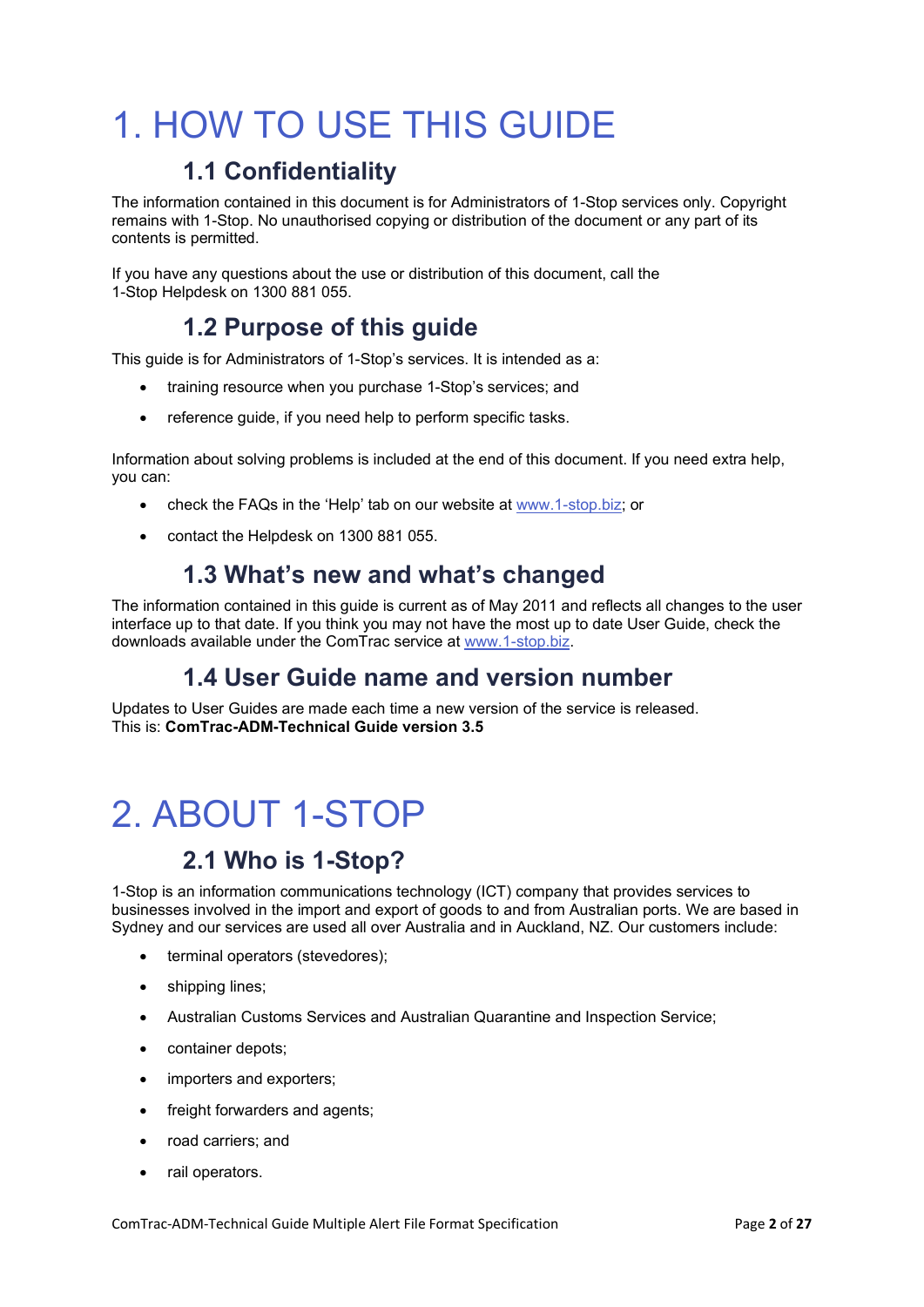# **2.2 What does 1-Stop provide?**

<span id="page-4-0"></span>Our ICT solutions permit the exchange of data via the web or by electronic data interchange (EDI), for purposes such as container and vessel tracking, vehicle bookings to collect and deliver cargo at terminals, Electronic Import Delivery Orders (EIDOs), Pre Receival Advices (PRAs), invoice and payments systems, and much more. For a full list of our services, go to [1-Stop Services.](http://www.1-stop.biz/Services/Pages/1-StopServices.aspx)



## **2.3 Why use 1-Stop services?**

<span id="page-4-1"></span>1-Stop services are an important part of the logistics supply chain. We're integrated with ports and terminals all over Australia. Every day our community of users grows.

1-Stop customers enjoy:

- efficient and 'real time' transactions between community members;
- improved data quality;
- clear, visible data about vessel and container movements;
- easy reporting to Australian Customs Services to meet regulatory requirements;
- time and cost savings, thanks to automation of repetitive transactions;
- better ability to respond to their customers; and
- improved business efficiency, due to the 'one-to-many' solution access one system to do business with many providers.

# <span id="page-4-2"></span>3. ABOUT COMTRAC

### **3.1 What is ComTrac?**

<span id="page-4-3"></span>The ComTrac service delivers fully integrated container event and schedule feeds for the Australian and New Zealand logistics community.

The efficient movement of containerised sea freight requires up to date, reliable and detailed movement information about vessels and containers. A reliable, accurate information supply is also essential in order for customers to feel confident they are complying with legislative requirements. Customers can be proactive with the container management process, meaning greater efficiency and lower costs.

Key ComTrac features include vessel feeds and container movement events.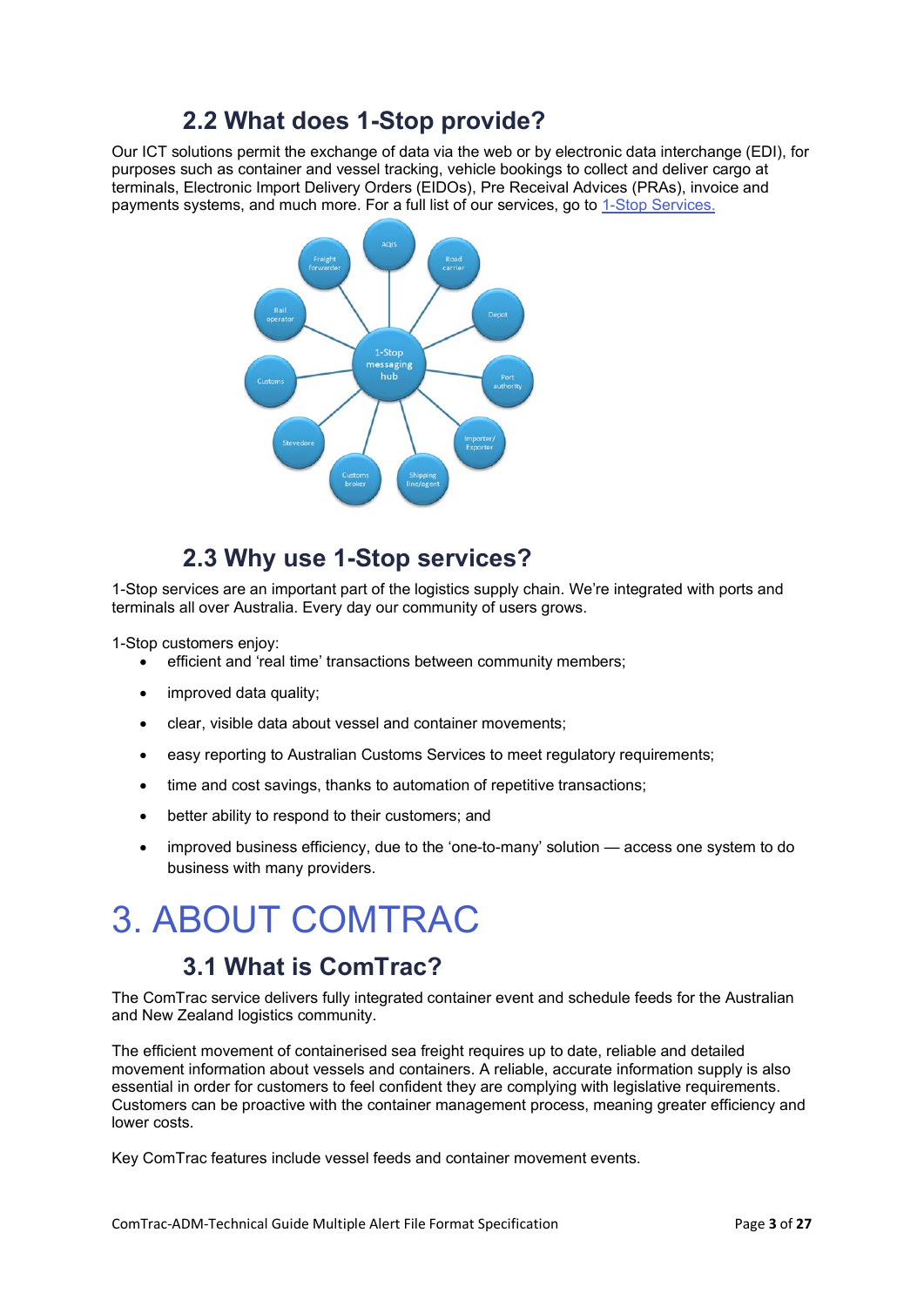#### **3.1.1 Vessel Feeds**

<span id="page-5-0"></span>An electronic vessel schedule is updated every two hours or daily to ensure reliability. It includes:

- Vessel names, voyage, and Lloyds numbers.
- Estimated and actual arrival and departure times.
- Terminal operator and ports of call and discharge.
- Export receival start and cut off dates.
- <span id="page-5-1"></span>• Import availability and storage start dates.

#### **3.1.2 Container Movement Events**

Container movement events are for both import and export containers.

#### **For import containers, ComTrac provides the following automated events alerts:**

- On board vessel: know which vessel the imported container is on before its arrival in Australia. An essential tool in the management of transhipment containers.
- Discharge off vessel: the date and time the container was off loaded from the vessel available within minutes of it occurring.
- Import available: know immediately when your container becomes available.
- Customs: know when your container is cleared or held by Customs.
- Gate out: the date and time the container left the terminal either by road or rail.

#### **For export containers, ComTrac provides the following automated events alerts.**

- Export pre-advice: container has been approved for receipt at the gate.
- Gate in: the date and time the container arrived at the gate, either by road or rail.
- Load: the date and time the container was loaded onto the vessel available within minutes of it occurring.

<span id="page-5-2"></span>Refer to [ComTrac Overview Online](http://www.1-stop.biz/Services/Pages/ComTracOverview.aspx) for further service information.

### **3.2 Who uses ComTrac?**

Road Carriers, Freight Forwarders and Customs Brokers are typical customers who benefit from ComTrac service.

Key industry software providers also integrate with ComTrac B2B interface into their software packages used to manage the container movement, providing alert and notification service to their end users.

# **3.3 Why is ComTrac used?**

<span id="page-5-3"></span>Customers use ComTrac for:

- Tracking tracking vessel / container movements; and
- Planning planning operational workflow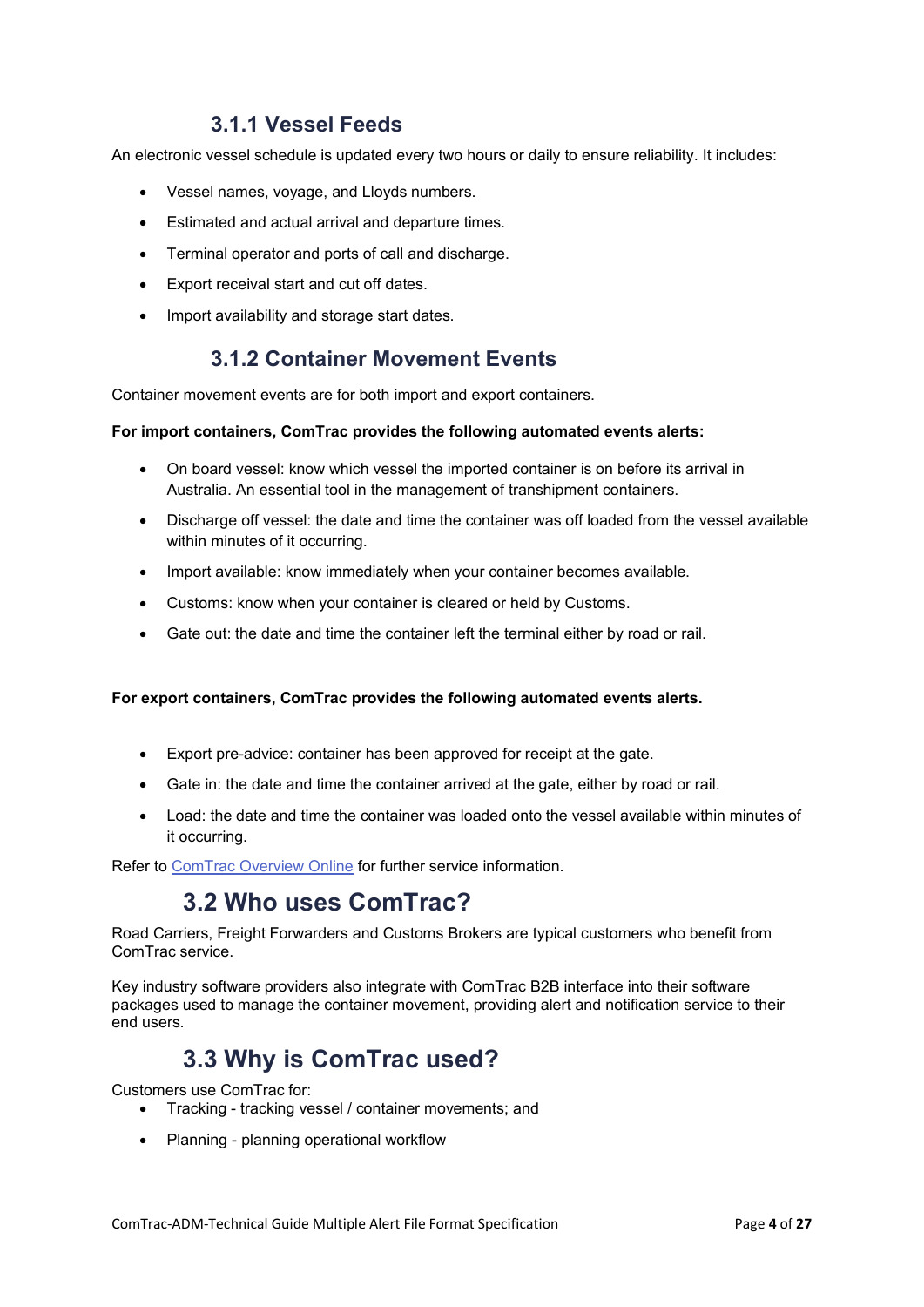**The following table provides a nutshell view on business usage of each ComTrac event.** 

| <b>Event Name</b>               | <b>Business Usage -</b><br><b>Tracking or</b><br>Planning | Reason                                                                                                              |
|---------------------------------|-----------------------------------------------------------|---------------------------------------------------------------------------------------------------------------------|
| <b>Export Pre-advice</b>        | Planning                                                  | Carrier needs to know that Terminal has accepted<br>PRA so they can arrange delivery of container to<br>Terminal.   |
| Gate In                         | Tracking                                                  | Road Carrier / Forwarder / Broker can monitor when a<br>truck or container has arrived at a facility                |
| Load                            | Tracking                                                  | Exporter / Freight Forwarder can confirm when export<br>container has been loaded onto Vessel                       |
| On Board Vessel                 | Tracking                                                  | Forwarder / Broker has confirmation of the correct<br>Vessel / Voyage and can commence clearance                    |
| Discharge Off<br>Vessel         | Tracking                                                  | Road Carrier / Forwarder / Broker can monitor<br>container movement and keep customer informed                      |
| Customs                         | Planning                                                  | Road Carrier can monitor import status which<br>facilitates successful collection of container at terminal          |
| Gate Out                        | Tracking                                                  | Road Carrier / Forwarder / Broker can track container<br>movement                                                   |
| <b>Actual Vessel</b><br>Arrival | Tracking                                                  | Forwarder / Broker can inform customer of movement.<br>Also a key milestone in KPI measurement                      |
| <b>Import Available</b>         | Tracking and<br>Planning                                  | Road Carrier / Forwarder / Broker, Carriers can book<br>slots and all can expect delivery in coming days            |
| Dehire                          | Tracking                                                  | All supply chain participants can monitor when a<br>container has returned to an empty container park for<br>dehire |

# <span id="page-6-0"></span>4. TERMS OF USE

All 1-Stop products have Terms and Conditions of use. If you are a new user of web-based services, you'll be asked to agree to these when you sign in.

Downloadable copies of some of our [Terms and Conditions](http://www.1-stop.biz/Pages/TermsAndConditionsOverview.aspx) are available on our website.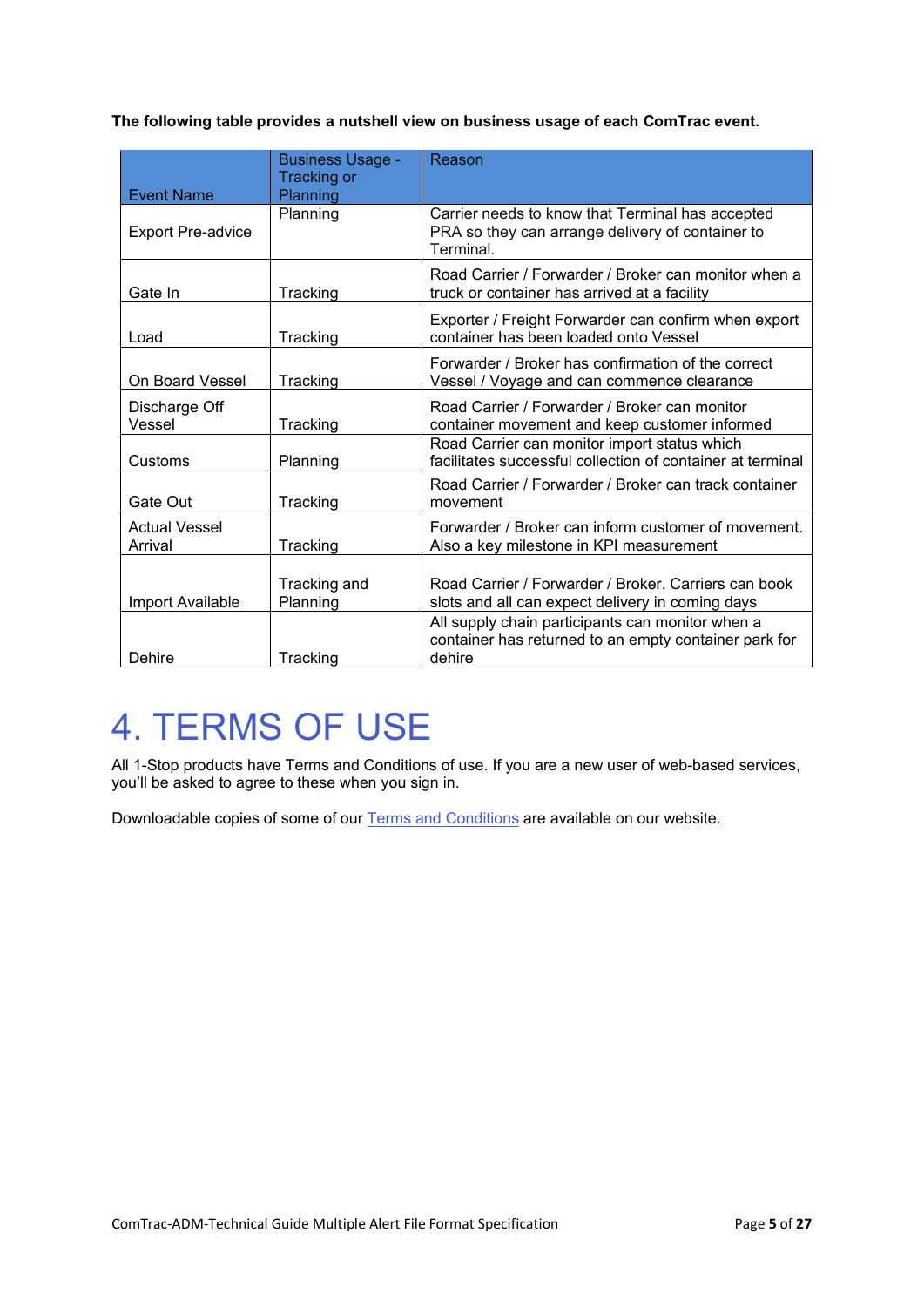# <span id="page-7-0"></span>5. HOW COMTRAC WORKS WITH YOUR SYSTEM

## **5.1 Message Flow**

<span id="page-7-1"></span>ComTrac provides Alerts and Notifications and Vessel Schedule messages to customers.

# 1-Stop ComTrac Service



- 1. Container events and Vessel schedules are received by 1-Stop from facilities and these events and schedules are stored in the 1-Stop database.
- 2. ALERT REQUESTS (CSV format) are received from customers via email
- 3. Matching ALERTS and NOTIFICATIONS are sent to customers:
	- a. Either as an Email (Information is in the Email body)
	- b. OR as an Email with a CSV Attachment 2 formats to choose from for CSV attachment (Standard format or Alternative Format)
- <span id="page-7-2"></span>4. If configured, Vessel Schedule/Routing files are also sent out periodically to the customer.

# **5.2 Alert Request CSV Format**

#### **5.2.1 Alert Request CSV Data Requirements**

- <span id="page-7-3"></span>• The filename will be ALERT\_YYYYMMDDHHMM.csv
- After the Alert request file has been prepared it is sent as a plain text email attachment to [alerts@edi.1-stop.biz](mailto:alerts@edi.1-stop.biz)
- Email Subject: Alert Request
- The file format is a CSV (Comma Separated Variable length) comma delimited file and with double quotes around each field.
- Each record is separated by Line Feed/Carriage Return characters.
- All data to be in UPPERCASE except UserID, PIN and email address which can be a combination of upper and lower case alpha-numeric

### **5.2.2 What is the Alert Request CSV For?**

<span id="page-7-4"></span>The Alert Request CSV is the file that clients send to request for a notification about an event(s) for a container or vessel. The message specification shows clients what the required fields are for them to send an alert request.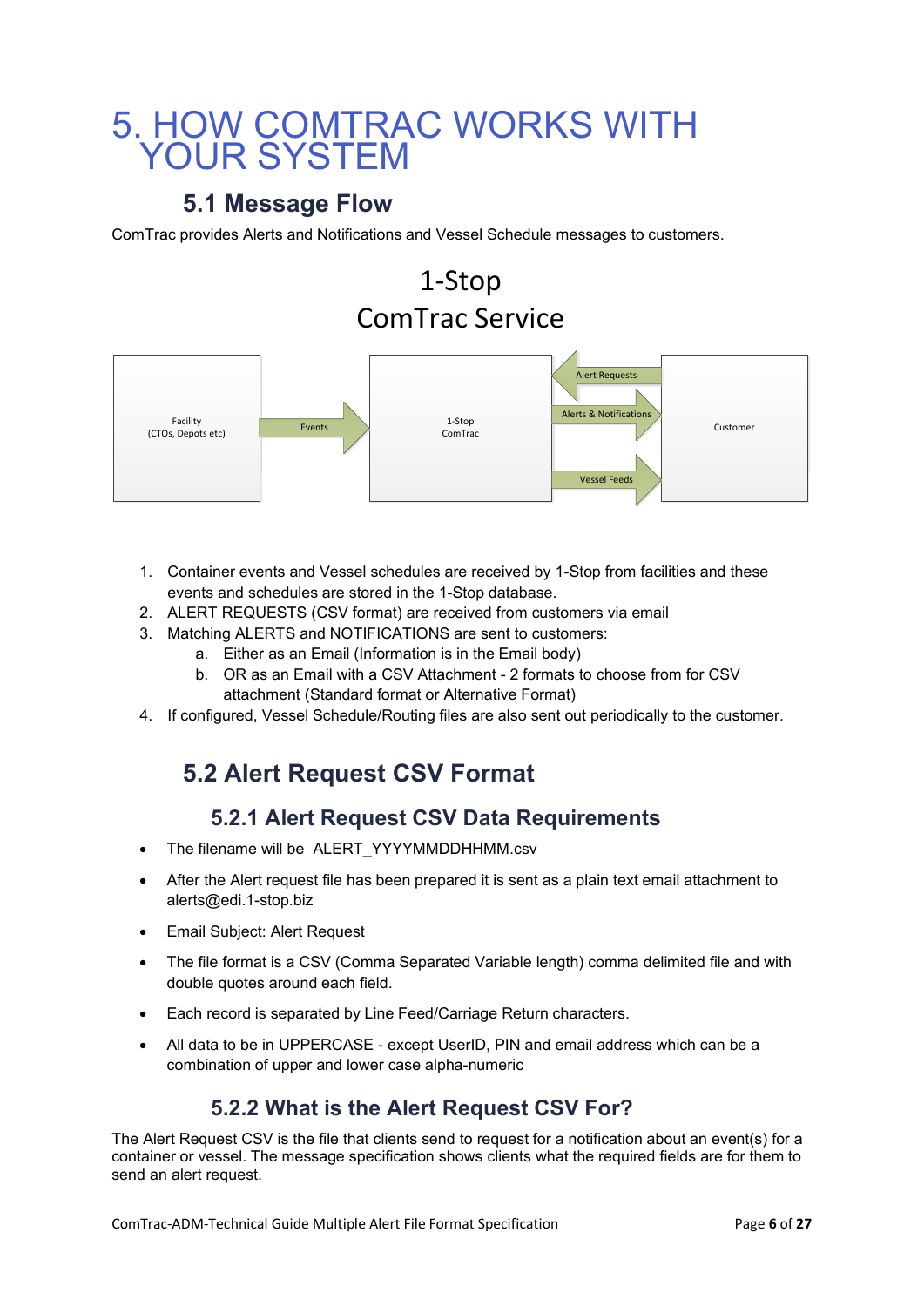### **5.2.3 Alert Request CSV Message Specification**

<span id="page-8-0"></span>General Format:

ABN,UserID,PIN,ReturnEmailAddress,CATEGORY,EVENT\_TYPE,EVENT\_PLACE,PERSISTEN T\_FLAG,ALERT\_BY\_DATE,ALERT\_BY\_TIME,VALUE,USER\_REFERENCE,COUNTRY\_CODE

| <b>Field Name</b>              |   | Length | <b>Type</b>             | <b>Definition</b>                                                                                    |
|--------------------------------|---|--------|-------------------------|------------------------------------------------------------------------------------------------------|
| <b>ABN</b>                     | M | 11     | Numeric                 | <b>Australian Business Number</b>                                                                    |
|                                |   |        |                         | or equivalent 1-Stop website access code.                                                            |
|                                |   |        |                         | Eg: 58102573544                                                                                      |
| UserID                         | M | 35 max | String                  | 1-Stop website access code which is confirmed after<br>registration on the site.                     |
|                                |   |        |                         | Eg: User007                                                                                          |
| PIN                            | M | 35 max | String                  | 1-Stop website access password which is confirmed<br>after registration on the site.                 |
|                                |   |        |                         | <b>Eg: Pin008</b>                                                                                    |
| <b>Return Email</b><br>Address | М | 35 max | Email<br><b>Address</b> | A valid email address to send the Alerts to.                                                         |
|                                |   |        |                         | Various special characters allowed - $@$ _ .-                                                        |
|                                |   |        |                         | No commas allowed                                                                                    |
|                                |   |        |                         | Eg: SenderName@Home.com                                                                              |
| Category                       | O | 9 max  | String                  | This field can only be: -                                                                            |
|                                |   |        |                         | <b>CONTAINER</b> (default if not specified) or VESSEL                                                |
|                                |   |        |                         | This file must send only one type of category at a time.<br>Eg either all CONTAINER or all VESSEL    |
| Event Type                     | O | 16 max | String                  | <b>Event Type Codes</b>                                                                              |
|                                |   |        |                         | Depends on the Category                                                                              |
|                                |   |        |                         | <b>CONTAINER Event Types: -</b>                                                                      |
|                                |   |        |                         | ANY - Event Type (default if not specified)                                                          |
|                                |   |        |                         | <b>GATEIN</b> - to a facility                                                                        |
|                                |   |        |                         | <b>GATEOUT</b> - off a facility                                                                      |
|                                |   |        |                         | <b>LOAD</b> - on to a vessel                                                                         |
|                                |   |        |                         | <b>IMPORT PREADVICE</b> – container On Board<br>Vessel heading to Australia                          |
|                                |   |        |                         | <b>EXPORT PREADVICE - an ACCEPTED PRA</b><br>has been submitted (for AUSTRALIA only)                 |
|                                |   |        |                         | <b>ACTUALVESSELARRIVAL</b> – arrival of the<br>vessel that the container is on                       |
|                                |   |        |                         | <b>DISCHARGE</b> - from a vessel                                                                     |
|                                |   |        |                         | <b>IMPAVAILABLE</b> – an import container is<br>$\bullet$<br>available for pickup from the stevedore |
|                                |   |        |                         | <b>CARST</b> – Australian Customs' Import Container<br>Status (CARST Message) ← (for Australia only) |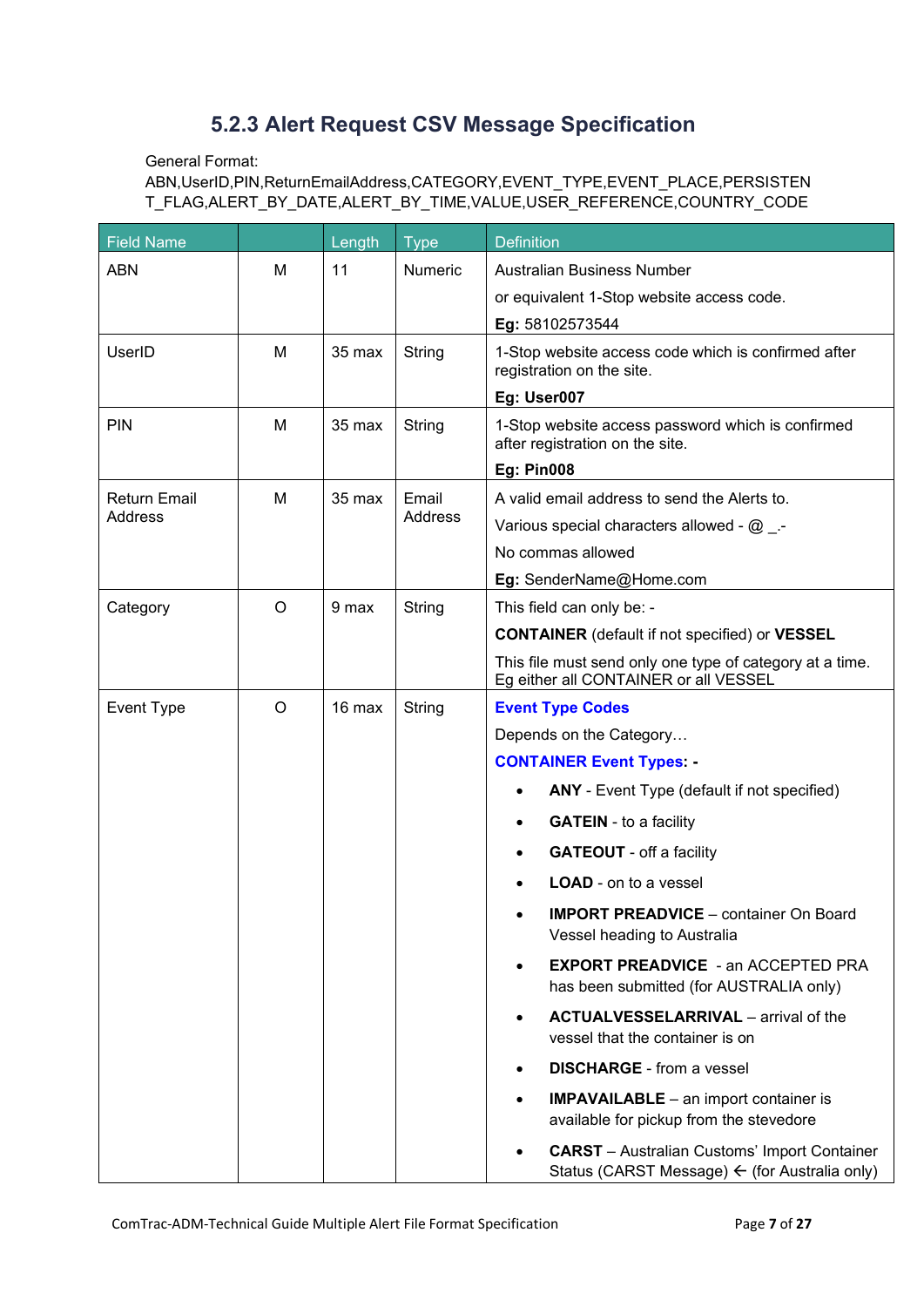|                        |   |        |        | <b>DEHIRE</b> – The return of an empty container at<br>the container park/depot.                                                                                                                                                     |
|------------------------|---|--------|--------|--------------------------------------------------------------------------------------------------------------------------------------------------------------------------------------------------------------------------------------|
|                        |   |        |        | <b>STORAGESTART</b> - storage costs begin at the<br>stevedore;                                                                                                                                                                       |
|                        |   |        |        | <b>VESSEL event types require the Lloyds number to be</b><br>specified in the Value field: -                                                                                                                                         |
|                        |   |        |        | <b>SCHEDULED-</b> a new vessel is schedule;                                                                                                                                                                                          |
|                        |   |        |        | <b>EXPRECEIVALSTART - Export Receival Starts</b><br>$\bullet$<br>date;                                                                                                                                                               |
|                        |   |        |        | <b>EXPCARGOCUTOFF</b> - Export Cargo cut off<br>date;                                                                                                                                                                                |
|                        |   |        |        | <b>EXPREEFERCUTOFF - Reefer cut off date</b><br>$\bullet$<br><b>STORAGESTART</b> – storage costs begin at the<br>stevedore;                                                                                                          |
|                        |   |        |        | <b>IMPAVAILABLE</b> - an import container is<br>٠<br>available for pickup from the stevedore.                                                                                                                                        |
|                        |   |        |        | <b>ACTUALVESSELARRIVAL</b> - Actual date time<br>of vessel arrival based on the first container<br>discharged.                                                                                                                       |
| <b>Event Place</b>     | O | 10 max | String | <b>Event Place codes:</b>                                                                                                                                                                                                            |
|                        |   |        |        | Refer to Appendix B                                                                                                                                                                                                                  |
| <b>Persistent Flag</b> | O | 1      | String |                                                                                                                                                                                                                                      |
|                        |   |        |        | Persistent flag is either Y or N.                                                                                                                                                                                                    |
|                        |   |        |        | Y=Yes. Sets the alert to be persistent. This means that<br>the Alert System will continue to check the events<br>including updates even after the initial event has<br>triggered.                                                    |
|                        |   |        |        | N=No. Do not set the alert as persistent (Default if<br>blank). Persistent alerts can only be turned off manually<br>on the 1-Stop website.                                                                                          |
|                        |   |        |        | <b>Please Note:</b>                                                                                                                                                                                                                  |
|                        |   |        |        | 1. It is advisable to only use Persistent Flag 'Y' for<br><b>GATEIN, GATEOUT, or CARST</b> as there can<br>be multiple instances of these events if the<br>container is going in and out of Depots as well<br>as stevedore terminals |
|                        |   |        |        | 2. Persistent Flag applies to following event types:<br><b>EXPORT PREADVICE;</b><br>GATEIN;LOAD;IMPORT PREADVICE;<br>DISCHARGE;CARST;GATEOUT;<br>ACTUALVESSELARRIVAL; IMPAVAILABLE;<br>ANY(which means any of the 9 events)          |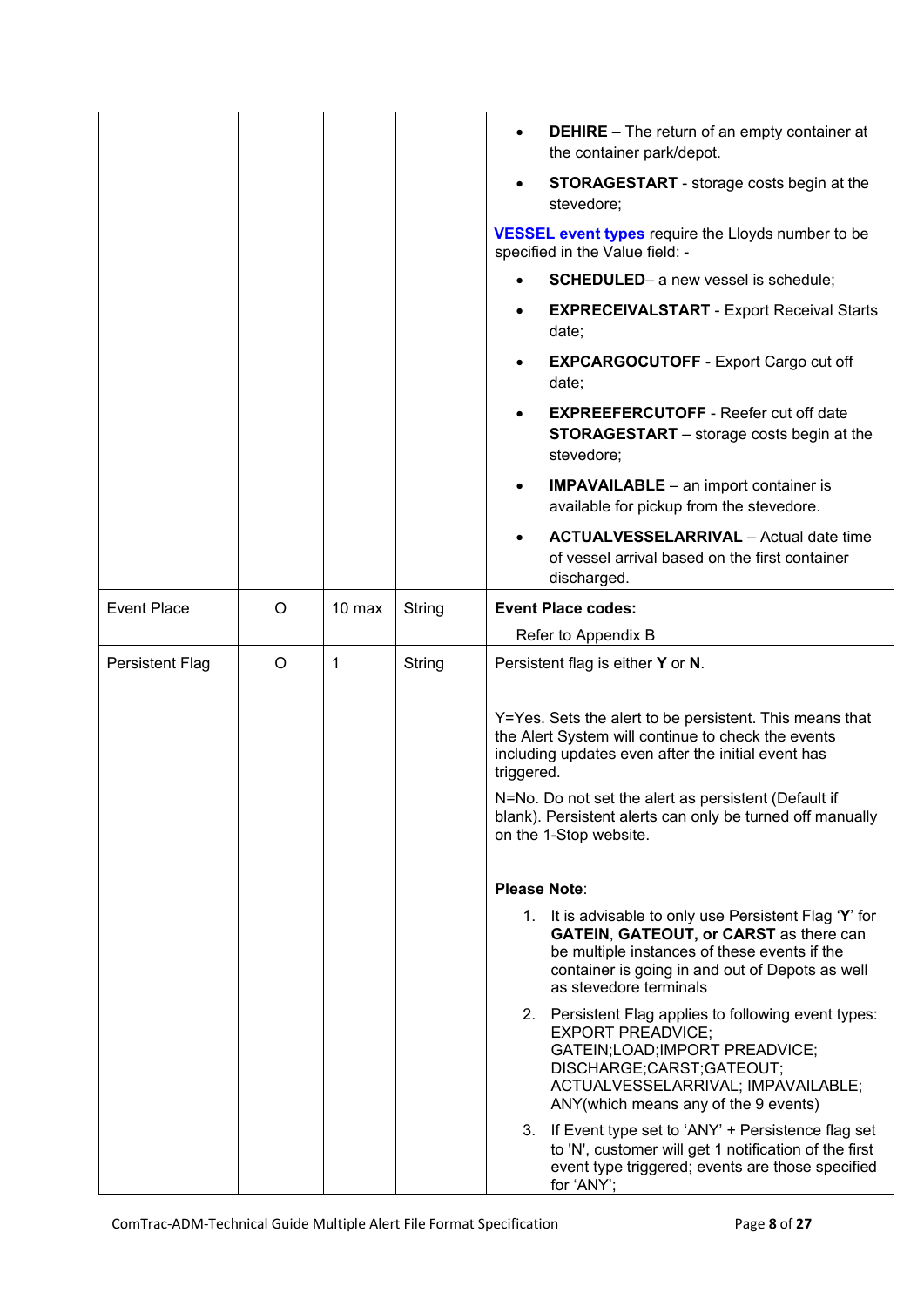|                     |   |        |               | 4. If Event Type set to 'ANY' + Persistence flag set<br>to 'Y', customer will continue getting notifications<br>for the event types grouped by 'ANY' until the<br>user request expires |
|---------------------|---|--------|---------------|----------------------------------------------------------------------------------------------------------------------------------------------------------------------------------------|
| Alert By Date       | O | 8      | <b>DDMMYY</b> | Send an alert by this date if the event has not occurred                                                                                                                               |
|                     |   |        | YY            | Eg: 30012003                                                                                                                                                                           |
| Alert By Time       | O | 4      | hhmm          | 24 hour time used in conjunction with the Alert By Date<br>field to set the time to send back an alert if the event has<br>not occurred.                                               |
|                     |   |        |               | Eg: 1300                                                                                                                                                                               |
| Value               | м | 11     | String        | Different data depending on the Category in the Header.                                                                                                                                |
|                     |   |        |               | If CONTAINER, then Value must be a valid container<br>number.                                                                                                                          |
|                     |   |        |               | If VESSEL, then Value must be a valid vessel Lloyds<br>number.                                                                                                                         |
| Users Reference     | O | 35 max | String        | Optional user reference for each Alert, which can be any<br>alphanumeric data. Could be used to track alerts to a<br>particular customer.                                              |
|                     |   |        |               | Eg All alerts for MYREF Shipping P/L could start with<br><b>MYREF</b>                                                                                                                  |
| <b>Country Code</b> | O | 3 max  | String        | Optional Country Code Field to be used in conjunction<br>with 'Container Event Types' & where Event Place is<br>'ANY'.                                                                 |
|                     |   |        |               | 1). Value 'ANY' refers to Container Event Types of all<br>Country Codes.                                                                                                               |
|                     |   |        |               | 2). Value 'AU' refers to Container Event Types in<br>Australia.                                                                                                                        |
|                     |   |        |               | 3). Value 'NZ' refers to Container Event Type in New<br>Zealand.                                                                                                                       |
|                     |   |        |               | 4). Blank Value will DEFAULT to 'AU'.                                                                                                                                                  |
|                     |   |        |               | *** Please Note that if the value of the 'Event Place' is<br>anything other than 'ANY', the Event Place will take<br>priority over the Country Code specified.***                      |
|                     |   |        |               | For examples:                                                                                                                                                                          |
|                     |   |        |               | Ex1:                                                                                                                                                                                   |
|                     |   |        |               | Container Event Type = 'ANY'                                                                                                                                                           |
|                     |   |        |               | Event Place = 'ANY'                                                                                                                                                                    |
|                     |   |        |               | Country Code = 'ANY'                                                                                                                                                                   |
|                     |   |        |               | $\rightarrow$ Returns any (latest) Container Event Type from all<br>Event Place.                                                                                                       |
|                     |   |        |               | $Ex2$ :                                                                                                                                                                                |
|                     |   |        |               | Container Event Type = 'ANY'                                                                                                                                                           |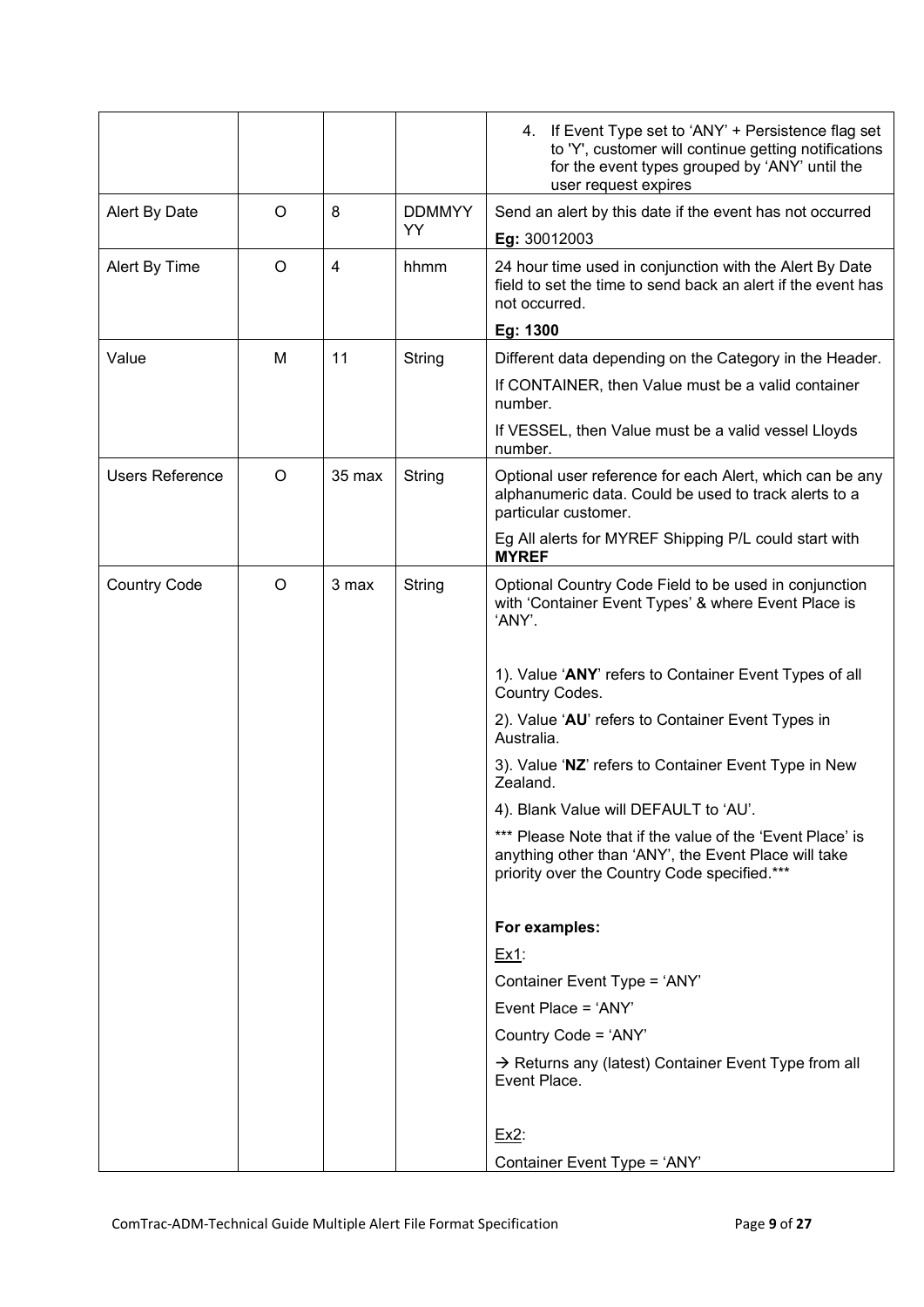|  |  | Event Place = 'ANY'                                                                                                                                                                                           |
|--|--|---------------------------------------------------------------------------------------------------------------------------------------------------------------------------------------------------------------|
|  |  | Country Code = 'NZ'                                                                                                                                                                                           |
|  |  | → Returns any (latest) Container Event Type from New<br>Zealand Event Place.                                                                                                                                  |
|  |  |                                                                                                                                                                                                               |
|  |  | Ex3:                                                                                                                                                                                                          |
|  |  | Container Event Type = 'ANY'                                                                                                                                                                                  |
|  |  | Event Place = 'ANY'                                                                                                                                                                                           |
|  |  | Country Code = $"$                                                                                                                                                                                            |
|  |  | $\rightarrow$ Returns any (latest) Container Event Type from<br><b>Australia Event Place</b>                                                                                                                  |
|  |  |                                                                                                                                                                                                               |
|  |  | $Ex4$ :                                                                                                                                                                                                       |
|  |  | Container Event Type = 'GATEIN'                                                                                                                                                                               |
|  |  | Event Place = 'ANY'                                                                                                                                                                                           |
|  |  | Country Code = 'NZ'                                                                                                                                                                                           |
|  |  | $\rightarrow$ Returns the latest GATEIN Event Type from New<br><b>Zealand Event Place</b>                                                                                                                     |
|  |  |                                                                                                                                                                                                               |
|  |  | Ex5:                                                                                                                                                                                                          |
|  |  | Container Event Type = 'GATEOUT'                                                                                                                                                                              |
|  |  | Event Place = 'ASLPB'                                                                                                                                                                                         |
|  |  | Country Code = 'NZ'                                                                                                                                                                                           |
|  |  | $\rightarrow$ Returns the latest GATEOUT Event Type from<br>ASLPB (Patrick Port Botany NSW Australia) Event<br>Place. Please Note ASLPB Event Place takes<br>precedence over the specified 'NZ' Country Code. |
|  |  |                                                                                                                                                                                                               |

#### **5.2.3.1 Sample Alert Request – Track Exports**

This sample sets up the Alerts necessary to track an export container (CONU1234561). An export container has the following events:

- PRA created and approved EXPORT PREADVICE
- Arrives at the Terminal GATEIN
- Is loaded on to a vessel LOAD

58102573544,User007,PINumber003,SenderName@Home.com,CONTAINER,EXPORT PREADVICE,ANY,,,,CONU1234561,MYREF001,ANY 58102573544,User007,PINumber003,SenderName@Home.com,CONTAINER,GATEIN,ANY,,,,CON U1234561,MYREF001,AU 58102573544,User007,PINumber003,SenderName@Home.com,CONTAINER,LOAD,ANY,,,,CONU1 234561,MYREF001,NZ

#### **5.2.3.2 Sample Alert Request – Track Imports**

This sample sets up the Alerts necessary to track an import container (CONU1234561).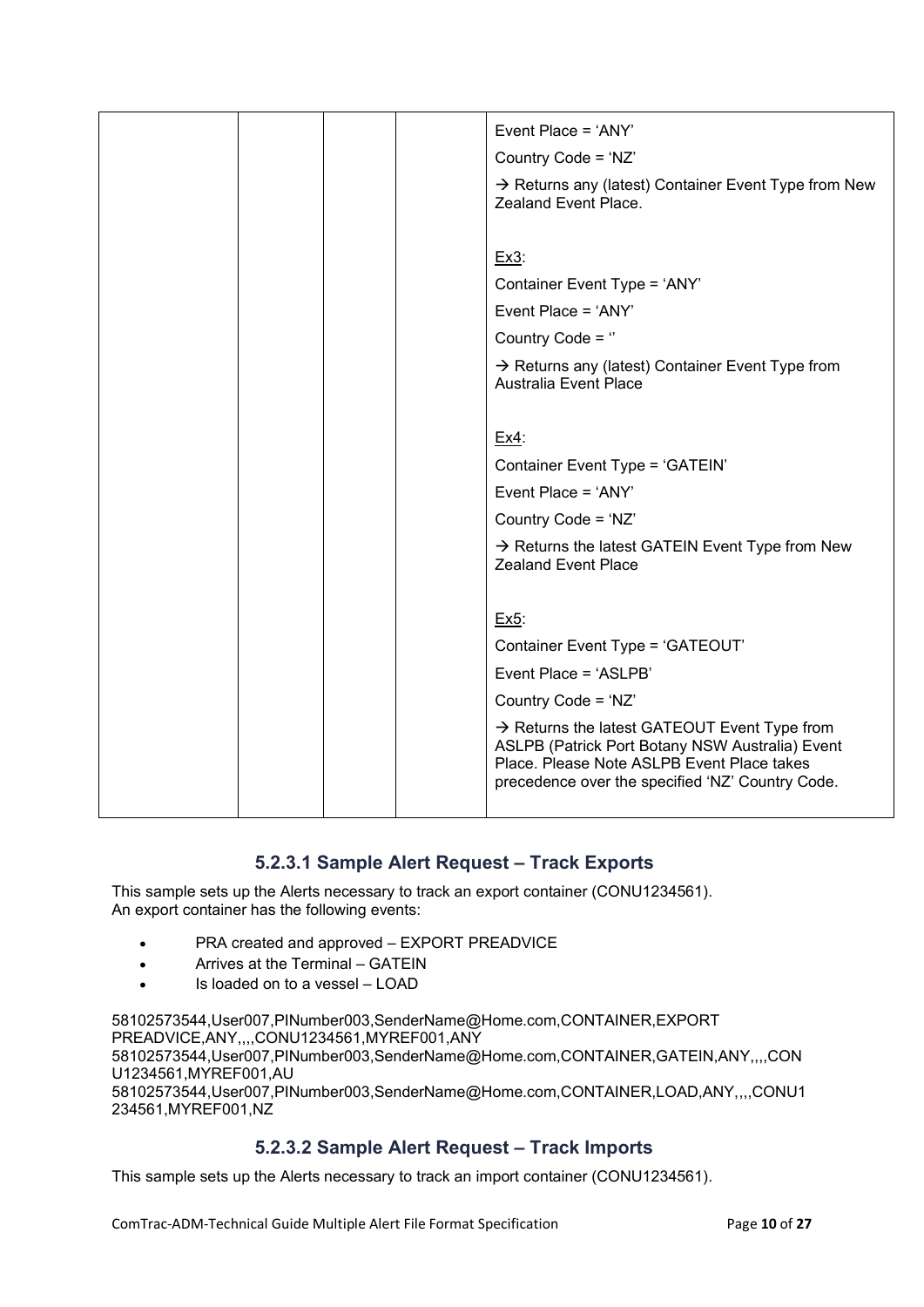An import container has the following events…

- IMPORT PREADVICE On Board Vessel heading towards Australia use EventPlace = ANY so the alert will trigger as early as possible.
- ACTUALVESSELARRIVAL Vessel arrived at a terminal use EventPlace = Port Code or Terminal Code otherwise the alert will trigger on the first port/terminal of call.
- DISCHARGE Container is discharged at the Terminal can use EventPlace = ANY but will trigger if there is a re-stow event.
- IMPAVAILABLE Container is available for pick up from the terminal use EventPlace = Port Code or terminal code.
- Container has left the terminal GATEOUT can use EventPlace = ANY

58102573544,User007,PINumber003,SenderName@Home.com,CONTAINER,IMPORT PREADVICE,ANY,,,,CONU1234561,MYREF001,NZ

58102573544,User007,PINumber003,SenderName@Home.com,CONTAINER,ACTUALVESSELARR IVAL,AUSYD,,,,CONU1234561,MYREF001

58102573544,User007,PINumber003,SenderName@Home.com,CONTAINER,DISCHARGE,CTLPB,, ,,CONU1234561,MYREF001

58102573544,User007,PINumber003,SenderName@Home.com,CONTAINER,IMPAVAILABLE,AUS YD,,,,CONU1234561,MYREF001

58102573544,User007,PINumber003,SenderName@Home.com,CONTAINER,GATEOUT,ANY,,,,CO NU1234561,MYREF001,AU

#### **5.2.3.3 Sample Alert Request – Persistent Alerts - Gate In Gate Outs**

This sample sets up the Alerts to be persistent which means they will continue to trigger alert whenever an event occurs until it is manually deleted. (These are automatically deleted after 90 days if not removed manually).

Persistent alerts should only be used for GateIn or GateOut or Customs Status as there can be multiple instances of these events if the container is going in and out of Depots as well as stevedore terminals.

58102573544,User007,PINumber003,SenderName@Home.com,CONTAINER,GATEIN,ANY,Y,,,CO NU1234561,,NZ

58102573544,User007,PINumber003,SenderName@Home.com,CONTAINER,GATEOUT,ANY,Y,,,C ONU1234562,,AU

#### **5.2.3.4 Sample Alert Request – Persistent Alerts CARST**

This sample sets up the Alerts to be persistent which means they will continue to trigger alert whenever an event occurs until it is manually deleted. (These are automatically deleted after 90 days if not removed manually).

It is advisable to use Persistent Alert for CARST Container Event Type as there can be multiple instances of these events from Australian Customs.

58102573544,User007,PINumber003,SenderName@Home.com,CONTAINER,CARST,CONFI,Y,,,C ONU1234564,

#### **5.2.3.5 Sample Alert Request – Trigger if Event does not trigger by a Date-Time**

This sample will set up alerts for CONTAINER DISCHARGE events at ANY location but will send an alert if the DISCHARGE has not triggered by the specified DATE and TIME. If the event occurs within the specified time, then the DISCHARGE alert event is sent.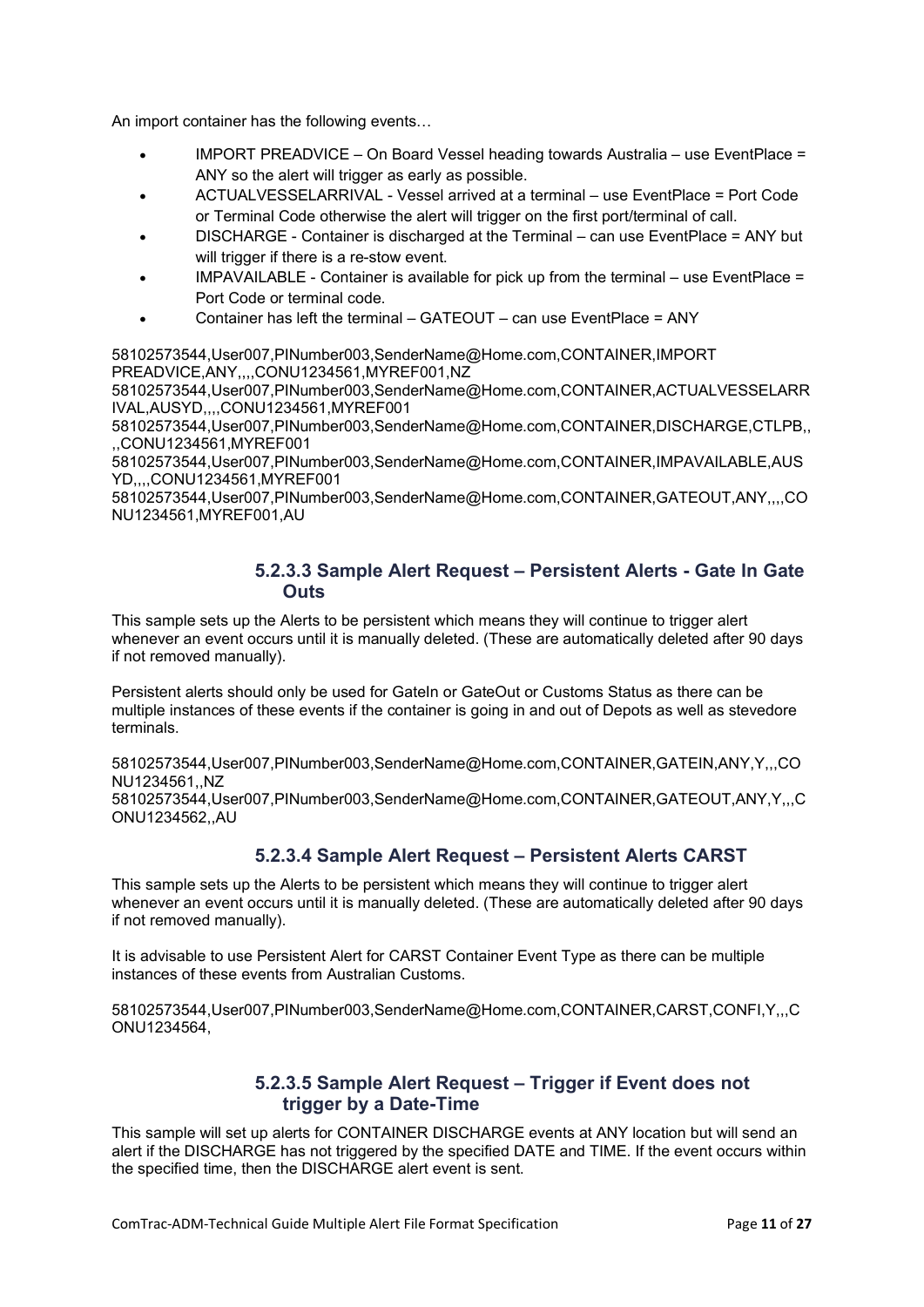58102573544,User007,PINumber003,SenderName@Home.com,CONTAINER,DISCHARGE,ANY,N, 15112003,1300,CONU1234561,,

58102573544,User007,PINumber003,SenderName@Home.com,CONTAINER,DISCHARGE,ANY,N, 15112003,1300,CONU1234562,,ANY

58102573544,User007,PINumber003,SenderName@Home.com,CONTAINER,DISCHARGE,ANY,N, 15112003,1300,CONU1234563,,AU

58102573544,User007,PINumber003,SenderName@Home.com,CONTAINER,DISCHARGE,ANY,N, 15112003,1300,CONU1234564,,NZ

#### **5.2.3.6 Sample Alert Request – Dehire**

This sample sets up the Alert necessary to track a container that will be dehired (CONU1234561). A dehired container has the following events:

- Arrives at an empty container park/depot GATEIN
- Container is Empty

58102573544,User007,PINumber003,SenderName@Home.com,CONTAINER,DEHIRE,ANY,Y,,,CO NU1234561,,AU

# **5.3 Alert Email Response**

<span id="page-13-1"></span><span id="page-13-0"></span>When the events are triggered the 1-Stop Alert Service will respond by sending an email back to the sender's specified email address (see Email Address field above)

#### **5.3.1 Alert Email Response Configuration**

The 1-Stop helpdesk will configure how the email response is returned to the end users on a company / user basis via the ComTrac configuration screen.

- The alert email response can return the data either in the
	- o **Email body** OR
	- o as an **Email attachment** to the email.
		- There are 2 options for the Email attachment Standard Message Format or Alternative Message Format.
- If the email response is in the body, then the data will be in the email Subject and in the email Body.
- If the email response is in the attachment, then the following is configurable:
	- o The default is filename is 1-STOP\_ALERT.csv
		- o The filename and file extension are configurable. Eg my\_alerts.dat
			- $\circ$  The date-time can be included in the filename in various formats, the default YYYMMDDHHMMSS
			- o The email subject is configurable the default is 1-STOP ALERT MESSAGE
			- $\circ$  The attachment file is batched so that there might be more than one alert record in the file depending on how many events are triggered.
			- $\circ$  The Stevedore Terminal can be returned either as a CODE or and a NAME. The default is NAME (such as "DP WORLD PORT BOTANY"). If configured to return a CODE then the Terminal Codes as the same as those in the Event Place field above.
			- $\circ$  The DATE within the records in the attachment file are configurable. The default is DD-MM-YYYY.
			- o Other DATE options are: YYYY/MM/DD, DD/MM/YYYY, DD.MM.YYYY, MM-DD-YYYY
			- $\circ$  The TIME within the records in the attachment file are configurable. The default is HH:MM:SS.
			- Other TIME options are: HH:MM AM, HH:MM:SS AM, HH:MM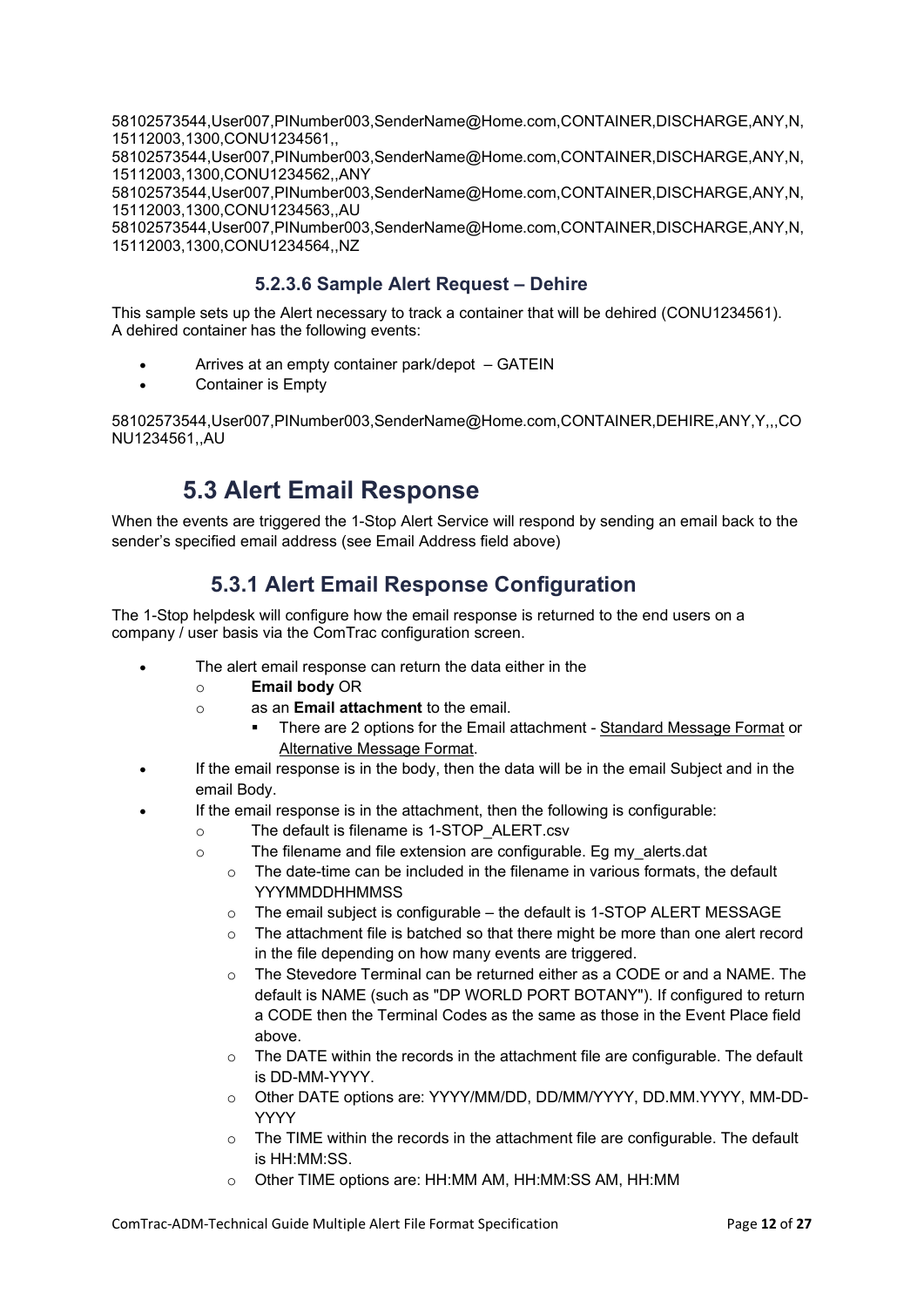#### **5.3.2 Alert Email Response - Subject**

<span id="page-14-0"></span>The following information will be provided to the user when a Notification or Alert is triggered. The email subject is Asterisks (\*) delimited with leading and trailing spaces removed – lengths are maximums

#### **Example:**

1-STOP NOTIFY\*308\*PATRICK-PORT BOTANY\*CAXU2545868\*Gate Out\*MYREF001\*2003/11/04 09:33 PM\*VesselName\*1234567\*12345\*2003/11/04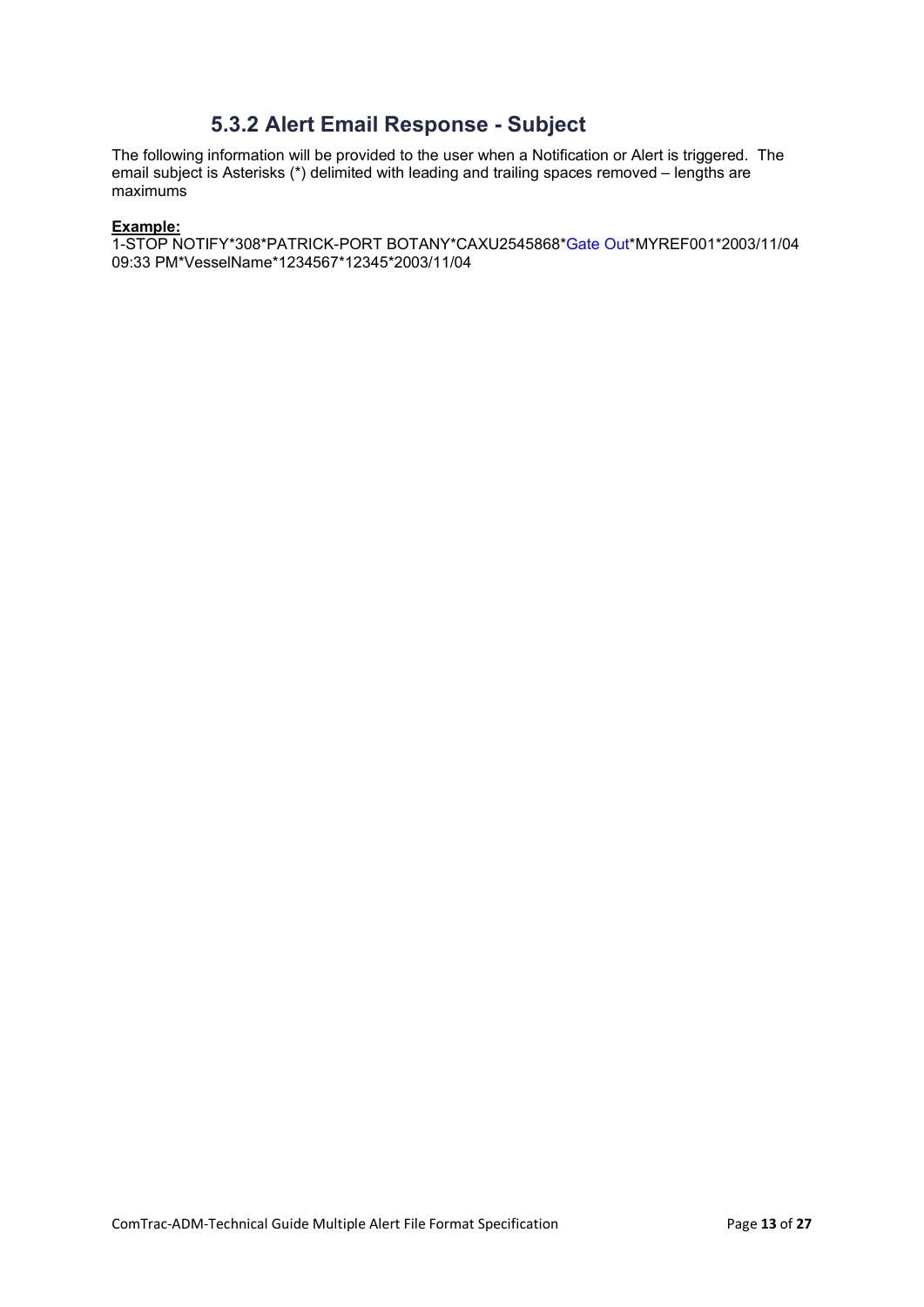| Field                 | Max<br>Length | <b>Definition</b>                                                                                                              |
|-----------------------|---------------|--------------------------------------------------------------------------------------------------------------------------------|
| <b>Type</b>           | 13            | "1-STOP NOTIFY"                                                                                                                |
| Filler                | 1             | $\star$                                                                                                                        |
| ID                    | 8             | Cross reference to the unique AS Message ID                                                                                    |
| Filler                | 1             | $\star$                                                                                                                        |
| <b>Event Location</b> | 35            | Location of event                                                                                                              |
| Filler                | 1             | $\star$                                                                                                                        |
| Vessel/Container      | 35            | Vessel Name if known, else Lloyds or Container Number                                                                          |
| Filler                | 1             | $\star$                                                                                                                        |
| Event Type            | 20            | <b>Container Events:</b>                                                                                                       |
|                       |               | - Customs Status (Australian Customs Cargo Status Message, not<br>applicable to New Zealand)                                   |
|                       |               | - Gate In<br>- Gate Out<br>- Dehire                                                                                            |
|                       |               | - Load on Vessel<br>- On Board Vessel                                                                                          |
|                       |               | - Actual Vessel Arrival                                                                                                        |
|                       |               | - Discharge off Vessel                                                                                                         |
|                       |               | - Import Available<br>- Export Pre-Advised (Currently 26/02/2010, for AUSTRALIA only)                                          |
|                       |               | <b>Vessel Events:</b>                                                                                                          |
|                       |               | - Storage Start<br>- Import Available                                                                                          |
|                       |               | - New Vessel Schedule<br>- Export Receival Start<br>- Export Cargo Cutoff<br>- Export Reefer Cutoff<br>- Actual Vessel Arrival |
| Filler                | 1             | $\star$                                                                                                                        |
| User Ref              | 44            | Additional event related information - Users Ref                                                                               |
| Filler                | 1             | $\star$                                                                                                                        |
| Date-Time of Event    | 19            | 2003/11/04 09:33 PM                                                                                                            |
| Filler                | 1             | $\star$                                                                                                                        |
| <b>Vessel Name</b>    | 20            | <b>Vessel Name</b>                                                                                                             |
| Filler                | 1             | $\star$                                                                                                                        |
| Lloyds Number         | 7             | Lloyds Number                                                                                                                  |
| Filler                | 1             | $\star$                                                                                                                        |
| Voyage Number         | 5             | Voyage Number                                                                                                                  |
| Filler                | 1             | $\star$                                                                                                                        |
| ETA or ETD            | 10            | Depending on the event type, either ETA or ETD is displayed $\rightarrow$ refer to<br>matrix in Appendix C                     |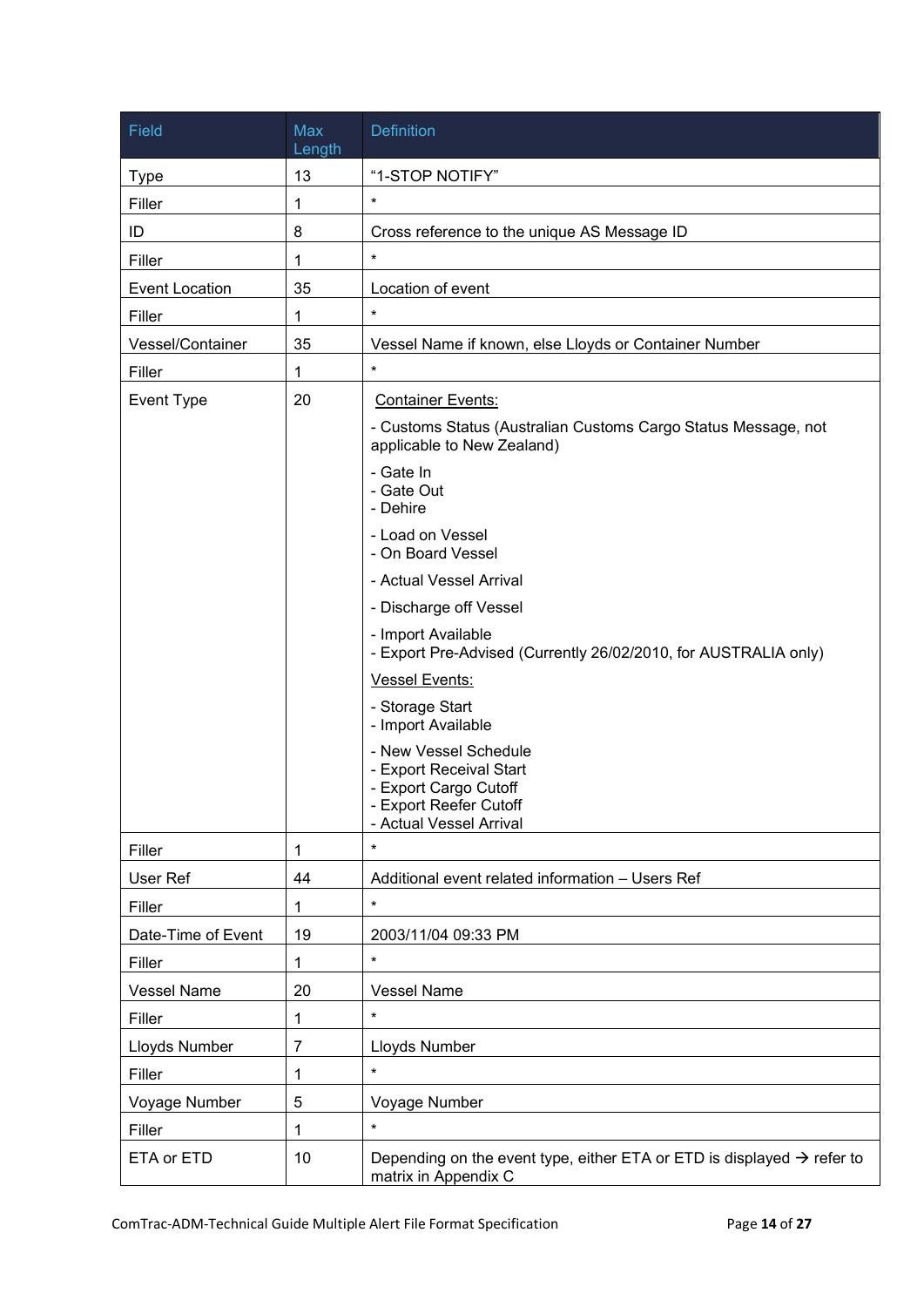| Filler       |    |                                                                          |
|--------------|----|--------------------------------------------------------------------------|
| <b>CARST</b> | 20 | Custom Status $\rightarrow$ Please refer to Appendix A for more details. |

#### **5.3.3 Alert Email Response – Email Body Format**

<span id="page-16-0"></span>The Body of the E-Mail will expand the message fields, for example: General Format: Type : <Type> Message ID : <Message ID> Event Location : <Event Location> Vessel/Container : <Vessel/Container> Event Type : <Event Type> Event Date : <Event Date> Event Time : <Event Time> Information : <Information> Vessel Name : <Vessel Name> Lloyds No : <Lloyds No> <ETA at Discharge Port / ETD at Load Port> : <ETA/ETD> (ETA/ETD displayed according to event type - Refer to matrix in Appendix C) <CUSTOMS STATUS> : <Customs status> (Only for CARST events)

#### **5.3.3.1 Sample 1 Email Body**

| : PATRICK, PORT BOTANY         |
|--------------------------------|
|                                |
|                                |
|                                |
|                                |
|                                |
|                                |
|                                |
|                                |
| : 2004/03/25 11:30 AM at AUSYD |
|                                |

#### **5.3.3.2 Sample 2 Email Body**

| Type : 1-STOP NOTIFY   |                                  |
|------------------------|----------------------------------|
| Message ID             | : 309                            |
| <b>Event Location</b>  | : PATRICK, PORT BOTANY           |
| Vessel/Container       | : MSCU2751814                    |
| Event Type             | Load on Vessel                   |
| Event Date: 2003/11/05 |                                  |
| Event Time             | : 12:47 PM                       |
| Information            | : MYREF001                       |
| <b>Vessel Name</b>     | : MSC MARTINA                    |
| Lloyds Number          | : 9060637                        |
| Voyage Number          | :0032S                           |
| ETD from Load Port     | : 2004/03/25 11:30 AM from AUSYD |

#### **5.3.3.3 Sample 3 Email Body**

Type : 1-STOP NOTIFY Message ID <br>
Event Location 
and the Second Health PAT Vessel/Container<br>Event Type Event Date: 2003/11/05

: PATRICK, PORT BOTANY<br>: MSCU2751814 **Customs Status**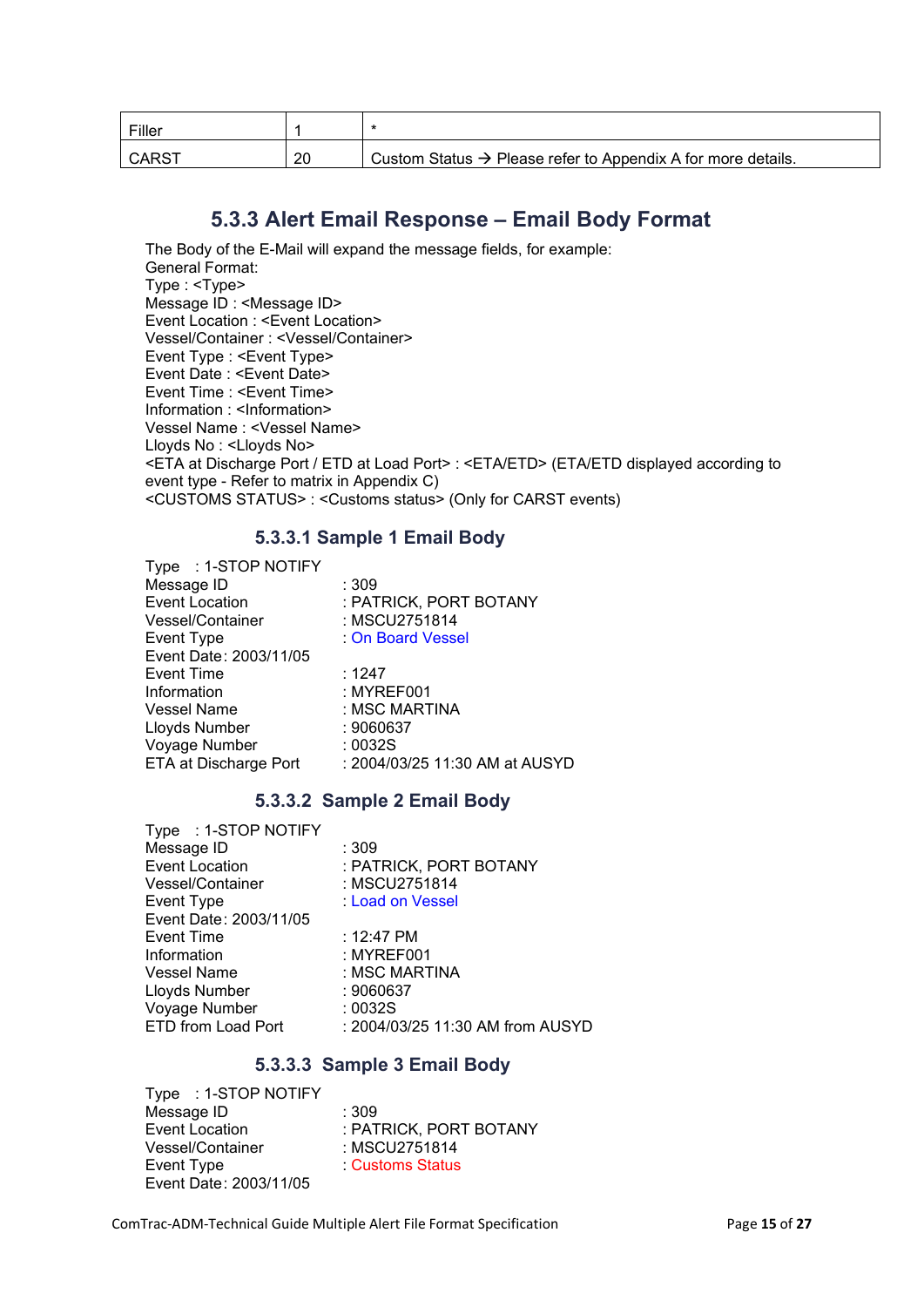| Event Time            | : $12:47 \text{ PM}$ |
|-----------------------|----------------------|
| Information           | : MYREF001           |
| Vessel Name           | : MSC MARTINA        |
| Lloyds Number         | : 9060637            |
| Voyage Number         | :0032S               |
| <b>CUSTOMS STATUS</b> | <b>CLEAR</b>         |
|                       |                      |

### **5.3.4 Alert Email Response – Standard Message Format (Email Attachment)**

<span id="page-17-0"></span>The email attachment for the Standard Message Format is a CSV (Comma Separated Variable length) comma delimited file.

| Field                  | Max<br>Length | <b>Comments</b>                                                                                                                |  |  |
|------------------------|---------------|--------------------------------------------------------------------------------------------------------------------------------|--|--|
| Type                   | 13            | "NOTIFY"                                                                                                                       |  |  |
| ID                     | 8             | Cross reference to the unique Alert Service Message ID                                                                         |  |  |
| <b>Event Place</b>     | 35            | Terminal NAME or CODE - configuration dependent                                                                                |  |  |
| Vessel/Container       | 35            | Vessel Name if known, else Lloyds or Container Number depending<br>on the alert requested.                                     |  |  |
| Event Type             | 20            | <b>Container Events:</b>                                                                                                       |  |  |
|                        |               | - Customs Status (Australian Customs Cargo Status Message, not<br>applicable to New Zealand)                                   |  |  |
|                        |               | - Gate In<br>- Gate Out<br>- Dehire                                                                                            |  |  |
|                        |               | - Load on Vessel<br>- On Board Vessel                                                                                          |  |  |
|                        |               | - Actual Vessel Arrival                                                                                                        |  |  |
|                        |               | - Discharge off Vessel                                                                                                         |  |  |
|                        |               | - Import Available<br>- Export Pre-Advised (Currently 26/02/2010, for AUSTRALIA only)                                          |  |  |
|                        |               | <b>Vessel Events:</b>                                                                                                          |  |  |
|                        |               | - Storage Start<br>- Import Available                                                                                          |  |  |
|                        |               | - New Vessel Schedule<br>- Export Receival Start<br>- Export Cargo Cutoff<br>- Export Reefer Cutoff<br>- Actual Vessel Arrival |  |  |
| <b>Event Date</b>      |               | YYYYMMDD - configuration dependent (Required for CARST<br>Event Type)                                                          |  |  |
| <b>Event Time</b>      |               | HHMM - configuration dependent (Required for CARST Event<br>Type)                                                              |  |  |
| <b>Users Reference</b> | 20            | User reference e.g. order number or job number. (Required for<br><b>CARST Event Type)</b>                                      |  |  |
| <b>Vessel Name</b>     |               | Vessel Name (Required for CARST Event Type)                                                                                    |  |  |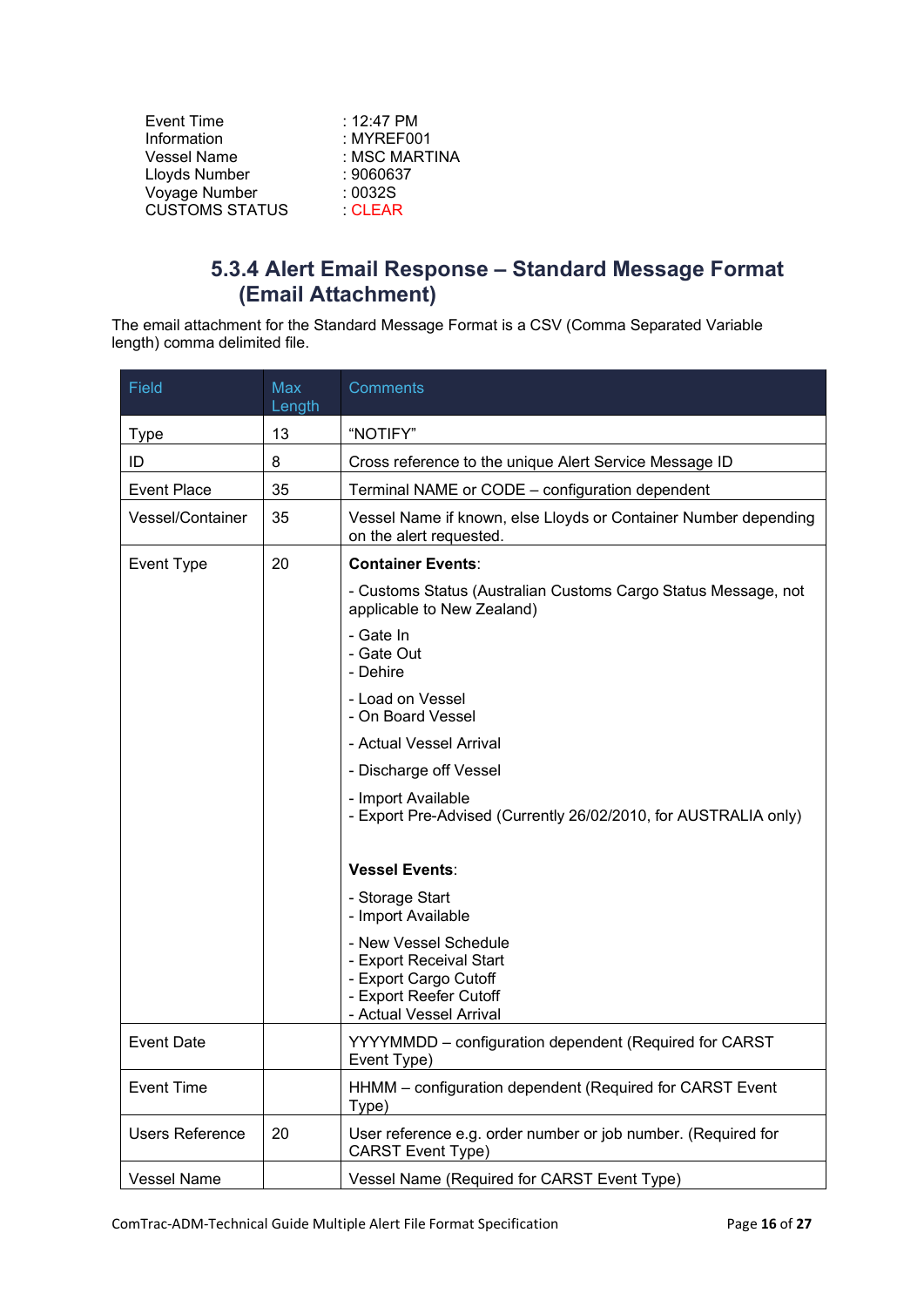| Lloyds Number  | 7  | Lloyds Number (Required for CARST Event Type)                                         |
|----------------|----|---------------------------------------------------------------------------------------|
| Voyage         | 5  | Voyage Number (Required for CARST Event Type)                                         |
| ETD Date-Time  |    | Estimated Time of Departure. DATE TIME of Departure from the<br><b>DISCHARGE PORT</b> |
| Load Port      | 5  | Load PORT as a UNLOCODE code.                                                         |
| ETA Date-Time  |    | Estimated Time Arrival. DATE TIME Arrival at DISCHARGE PORT                           |
| Discharge Port | 5  | Discharge PORT as a UNLOCODE code. (Required for CARST<br>Event Type)                 |
| <b>CARST</b>   | 20 | Customs Status (e.g. CLEAR, HELD etc.) (Required for CARST<br>Event Type)             |

#### **5.3.4.1 Sample Email Attachment file ALERT.CSV**

NOTIFY,19642,PATRICK EAST SWANSON,CONT1204061,Gate In,04-04- 2006,00:59,TEST1,MAERSK NOVAZZANO,9127540,657N,30-04-2004 23:00,AUSYD,30-04-2004 06:00,AUBNE

NOTIFY,19643,PATRICK EAST SWANSON,CONT1204062,Gate In,04-04- 2006,00:59,TEST2,MAERSK NOVAZZANO,9127540,657N,30-04-2004 23:00,AUSYD,30-04-2004 06:00,AUBNE

NOTIFY,19645,PATRICK EAST SWANSON,CONT1204065,Customs Status,04-04- 2006,00:59,TEST5,MAERSK NOVAZZANO,9127540,657N,,AUSYD,,AUBNE,CLEAR

#### **Sample with different Date formats.**

NOTIFY,19664,PATRICK PORT BOTANY,SYDU1111140,Discharge off Vessel,2005/11/02,12:00:00 PM,TEST1,IMARI,9137557,15S,2005/11/30 10:00:00 AM,NZAKL,2005/11/01 10:00:00 AM,AUSYD NOTIFY,19666,PATRICK EAST SWANSON,MELU1111140,Discharge off Vessel,2005/11/02,12:00:00 PM,TEST3,IMARI,9137557,15S,2005/11/30 10:00:00 AM,NZAKL,2005/11/01 10:00:00 AM,AUMEL

#### **5.3.4.2 Alert Email Response – Alternative Message Format (Email Attachment)**

The email attachment for the Alternative Message Format is a CSV (Comma Separated Variable length) comma delimited file and only contains limited information in comparison to the Standard Message Format.

#### **General Format:**

User Reference,Container Number,Lloyds Number,Voyage Number,Event Place Port,Event Place Terminal,ETA Time,Actual,Arrival Date,Container Availability Date

| Field                      | Max<br>Length | Comments                                        |
|----------------------------|---------------|-------------------------------------------------|
| Users Reference            | 20            | User reference e.g. order number or job number. |
| Container<br><b>Number</b> | 35            | <b>Container Number</b>                         |
| Lloyds Number              |               | Lloyds Number                                   |
| Voyage Number              | 5             | Voyage Number                                   |
| Event Place Port           | 5             | Port displayed as a UNLOCODE code.              |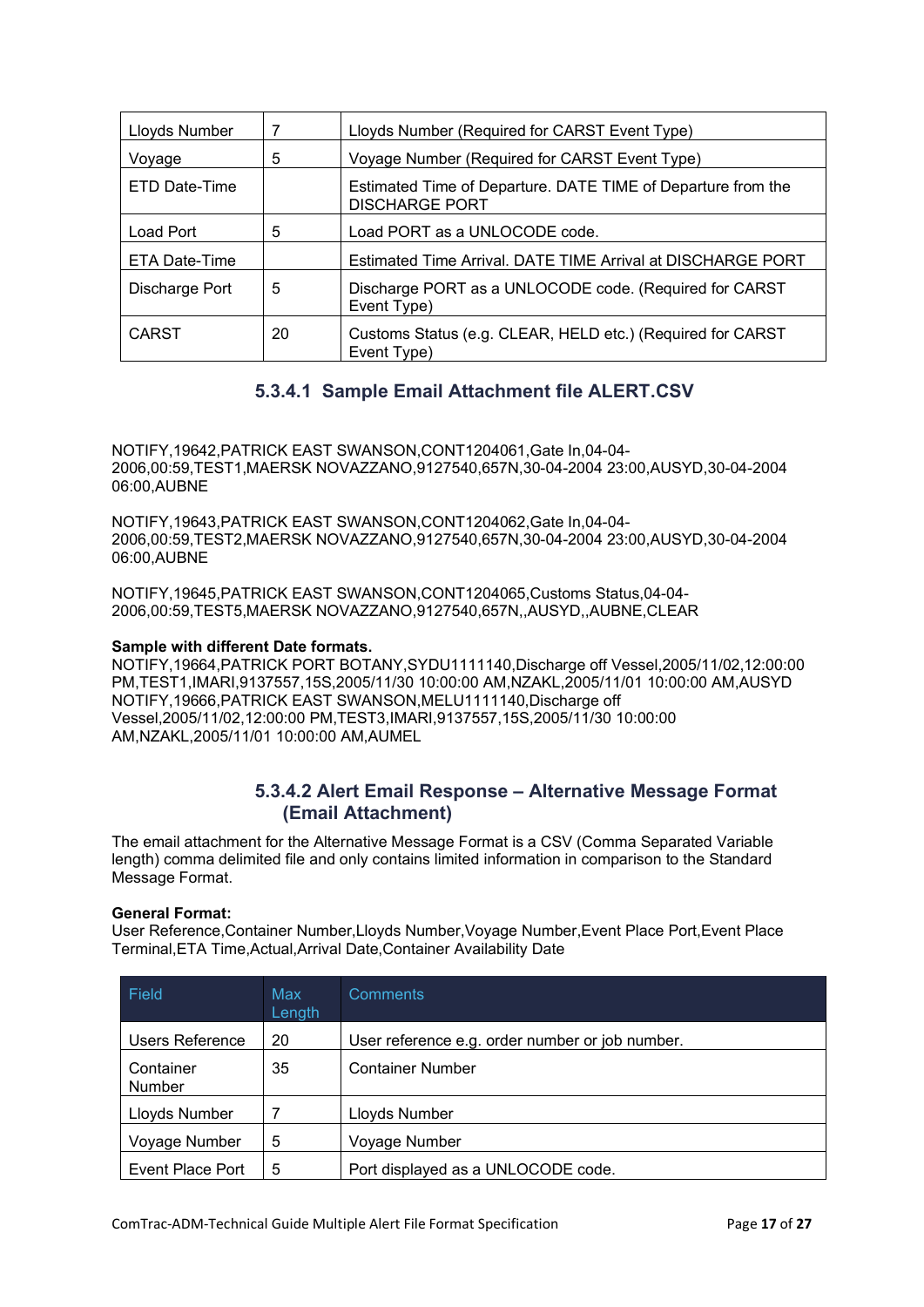| Event Place                                    | 35 | Terminal NAME or CODE – configuration dependent                                                                      |
|------------------------------------------------|----|----------------------------------------------------------------------------------------------------------------------|
| ETA Date-Time                                  |    | Estimated Date/Time Arrival at Discharge Port                                                                        |
|                                                |    | (Date-time format depends on configuration)                                                                          |
| <b>Actual Arrival</b><br>Date-Time             |    | Actual Date/Time of arrival of Vessel at Discharge Port<br>(Date-time format depends on configuration)               |
| Container<br><b>Availability Date-</b><br>Time |    | First free available date when container is available to be picked up<br>(Date-time format depends on configuration) |

#### **5.3.4.3 Sample Email Attachment file – Alternative Format**

MyReference,TRLU1830099,9134593,494S,AUMEL,PATRICK, EAST SWANSON,19-01-2005 06:00:00,,

MyReference,TRLU1830099,9134593,494S,AUMEL,PATRICK, EAST SWANSON,,28-01-2005 12:46:00,

<span id="page-19-0"></span>MyReference,TRLU1830099,9134593,494S,AUMEL,PATRICK, EAST SWANSON,,,21-01-2005 06:00:00

### **5.4 Vessel Feeds CSV Format**

- All files include information from all Australian ports where Patricks, DPW and Port of Auckland have an interest/operation that are computerised sites.
- The vessel schedules and routing include container vessels.
- The vessel schedules and routing may include non-container (bulk, auto) vessels where possible.
- <span id="page-19-1"></span>• The vessel schedules include vessels with ETD later than 14 days in the past and ETA not exceeding 45 days in the future.

#### **5.4.1 Configuration**

- Vessel Schedule and Routing Files can be configured within ComTrac to send out every 2 hours or Daily:
	- o *Vessel Schedule Every 2 hours* 1AM, 3AM, 5AM, 7AM, 8AM, 10AM, 11AM, 1PM, 3PM, 5PM, 7PM, 9PM, 11PM
	- o *Vessel Schedule Daily*

9:05AM, 2:05PM, 7:05PM

o *Vessel Routing – Every 2 hours*

1AM, 3AM, 5AM, 7AM, 8AM, 10AM, 11AM, 1PM, 3PM, 5PM, 7PM, 9PM, 11PM

o *Vessel Routing – Daily*

9:05AM, 2:05PM, 7:05PM

• The vessel schedule file can be configured to include the following dates which are appended at the end of the file:

First Free Import date

Hazardous Receival Commencement & Cutoff Date

Empty Receival Commencement & Cutoff Date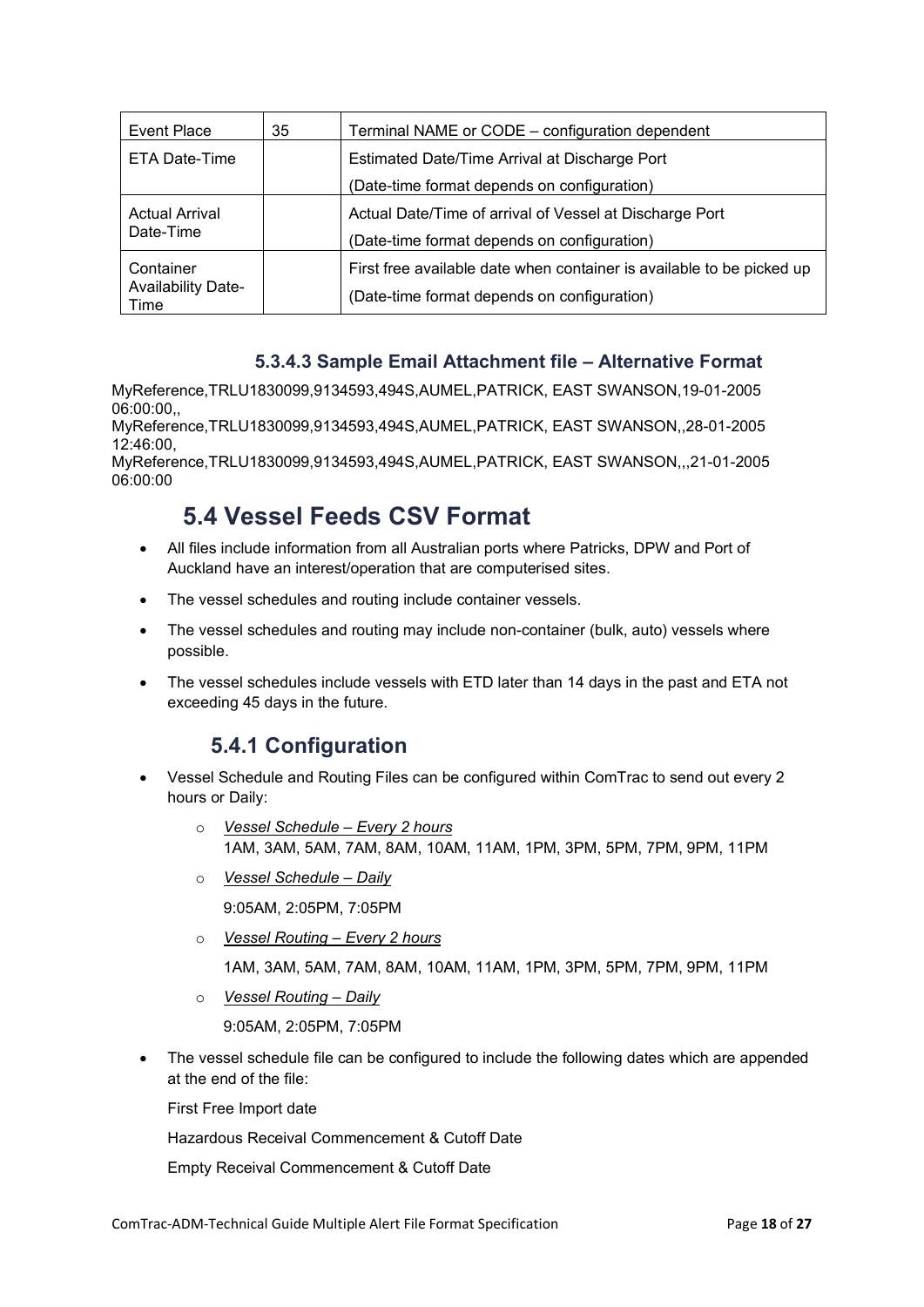If vessel schedule file has been configured to exclude the above dates, then the CSV file will not display these fields – Please refer to samples.

<span id="page-20-0"></span>

| <b>Field Name</b>                                  | <b>Required</b> | Format                         | <b>Comment</b>                                                                                                    |
|----------------------------------------------------|-----------------|--------------------------------|-------------------------------------------------------------------------------------------------------------------|
| <b>UN Loc Code</b>                                 | M               | String                         | Port code - UN LOCODE                                                                                             |
| <b>Terminal ID</b>                                 | M               | String                         | <b>ACOS Contractor Code</b>                                                                                       |
| <b>ETA</b>                                         | O               | YYYYMMDD<br><b>HHMM</b>        |                                                                                                                   |
| <b>ETD</b>                                         | O               | YYYYMMDD<br><b>HHMM</b>        |                                                                                                                   |
| Ship Name                                          | M               | String                         | Ship's Name                                                                                                       |
| Ship Operator Voyage Out                           | M               |                                | Ship Operator Voyage Out                                                                                          |
| Lloyds ID                                          | M               |                                | Lloyds ID                                                                                                         |
| Cargo Cutoff Date                                  | O               | YYYYMMDD<br><b>HHMM</b>        |                                                                                                                   |
| <b>Reefer Cutoff Date</b>                          | O               | YYYYMMDD<br><b>HHMM</b>        |                                                                                                                   |
| Operators (Slot Charterer)                         | M               | String (3 Chars)               | <b>ACOS Code - Line Operators</b><br>code.                                                                        |
| <b>Operators Description</b>                       | M               | String                         | Line Operators name                                                                                               |
| Ship Operator Code                                 | M               | String (3 Chars)               | ACOS Code - Vessel operators<br>code                                                                              |
| Ship Operator Voyage In                            | O               | String                         |                                                                                                                   |
| <b>Export Receival</b><br><b>Commencement Date</b> | O               | YYYYMMDD<br><b>HHMM</b>        |                                                                                                                   |
| Import Availability Date                           | O               | YYYYMMDD<br><b>HHMM</b>        |                                                                                                                   |
| Import Storage Start Date                          | O               | YYYYMMDD<br><b>HHMM</b>        |                                                                                                                   |
| <b>Vessel Type</b>                                 | O               | String                         | If available. Refer to Appendix C<br>for vessel types                                                             |
| <b>Actual Arrival Date</b>                         | O               | YYYYMMDD<br><b>HHMM</b>        | If available                                                                                                      |
| <b>Actual Depart Date</b>                          | O               | YYYYMMDD<br><b>HHMM</b>        | If available                                                                                                      |
| <b>Vessel Code</b>                                 | O               | String                         | Future use Vessel Code for IMO<br>Code                                                                            |
| First Free Import Date                             | O               | <b>YYYYMMDD</b><br><b>HHMM</b> | If available and if it has been<br>configured in ComTrac (Message<br>settings) to show First Free<br>Import date. |

### **5.4.2 Vessel Schedule**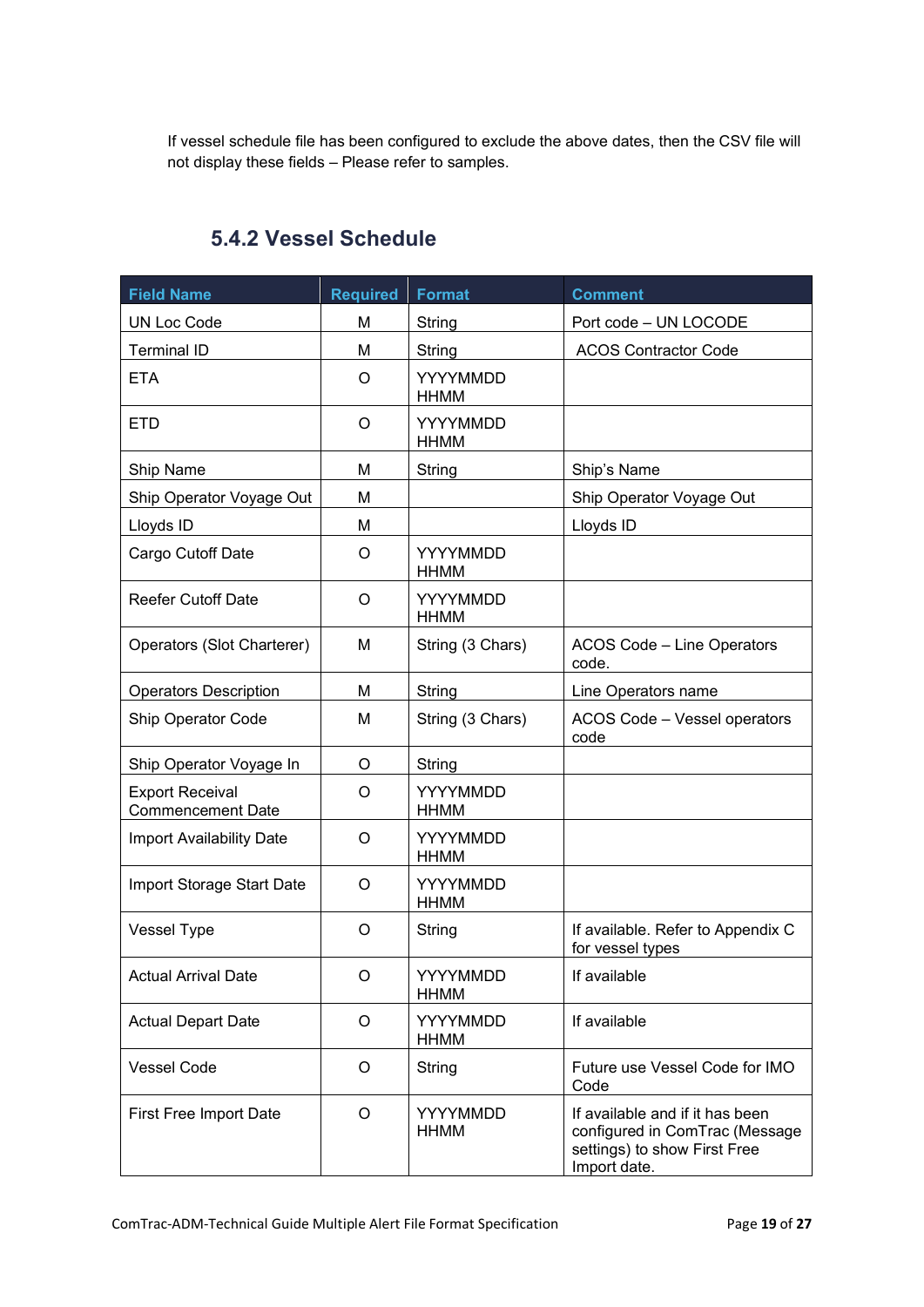|                                                   |   |                                | If the configuration has been to<br>exclude First free import date<br>then this value will not be<br>displayed (no any additional<br>comma in the CSV file in this<br>case - refer to sample files for<br>file format)                    |
|---------------------------------------------------|---|--------------------------------|-------------------------------------------------------------------------------------------------------------------------------------------------------------------------------------------------------------------------------------------|
| Hazardous Receival<br><b>Commencement Date</b>    | O | YYYYMMDD<br>HHMM               | If available and if it has been<br>configured in ComTrac (Message<br>settings) to show Hazardous and<br><b>Empty Receival/Cutoff dates</b>                                                                                                |
|                                                   |   |                                | If the configuration has been to<br>exclude Hazardous and Empty<br>Receival/Cutoff dates then this<br>value will not be displayed (no<br>additional comma in the CSV file<br>in this case – refer to sample files<br>for file format)     |
| <b>Hazardous Cutoff Date</b>                      | O | YYYYMMDD<br><b>HHMM</b>        | If available and if it has been<br>configured in ComTrac (Message<br>settings) to show Hazardous and<br><b>Empty Receival/Cutoff dates</b>                                                                                                |
|                                                   |   |                                | If the configuration has been to<br>exclude Hazardous and Empty<br>Receival/Cutoff dates then this<br>value will not be displayed (no<br>any additional comma in the CSV<br>file in this case – refer to sample<br>files for file format) |
| <b>Empty Receival</b><br><b>Commencement Date</b> | O | YYYYMMDD<br><b>HHMM</b>        | If available and if it has been<br>configured in ComTrac (Message<br>settings) to show Hazardous and<br><b>Empty Receival/Cutoff dates</b>                                                                                                |
|                                                   |   |                                | If the configuration has been to<br>exclude Hazardous and Empty<br>Receival/Cutoff dates then this<br>value will not be displayed (no<br>any additional comma in the CSV<br>file in this case - refer to sample<br>files for file format) |
| <b>Empty Cutoff Date</b>                          | O | <b>YYYYMMDD</b><br><b>HHMM</b> | If available and if it has been<br>configured in ComTrac (Message<br>settings) to show Hazardous and<br><b>Empty Receival/Cutoff dates</b>                                                                                                |
|                                                   |   |                                | If the configuration has been to<br>exclude Hazardous and Empty<br>Receival/Cutoff dates then this<br>value will not be displayed (no<br>any additional comma in the CSV<br>file in this case – refer to sample<br>files for file format) |

#### **5.4.2.1 Sample Vessel Schedule CSV - Without first free import date, Hazardous and Empty Receival/Cutoff dates**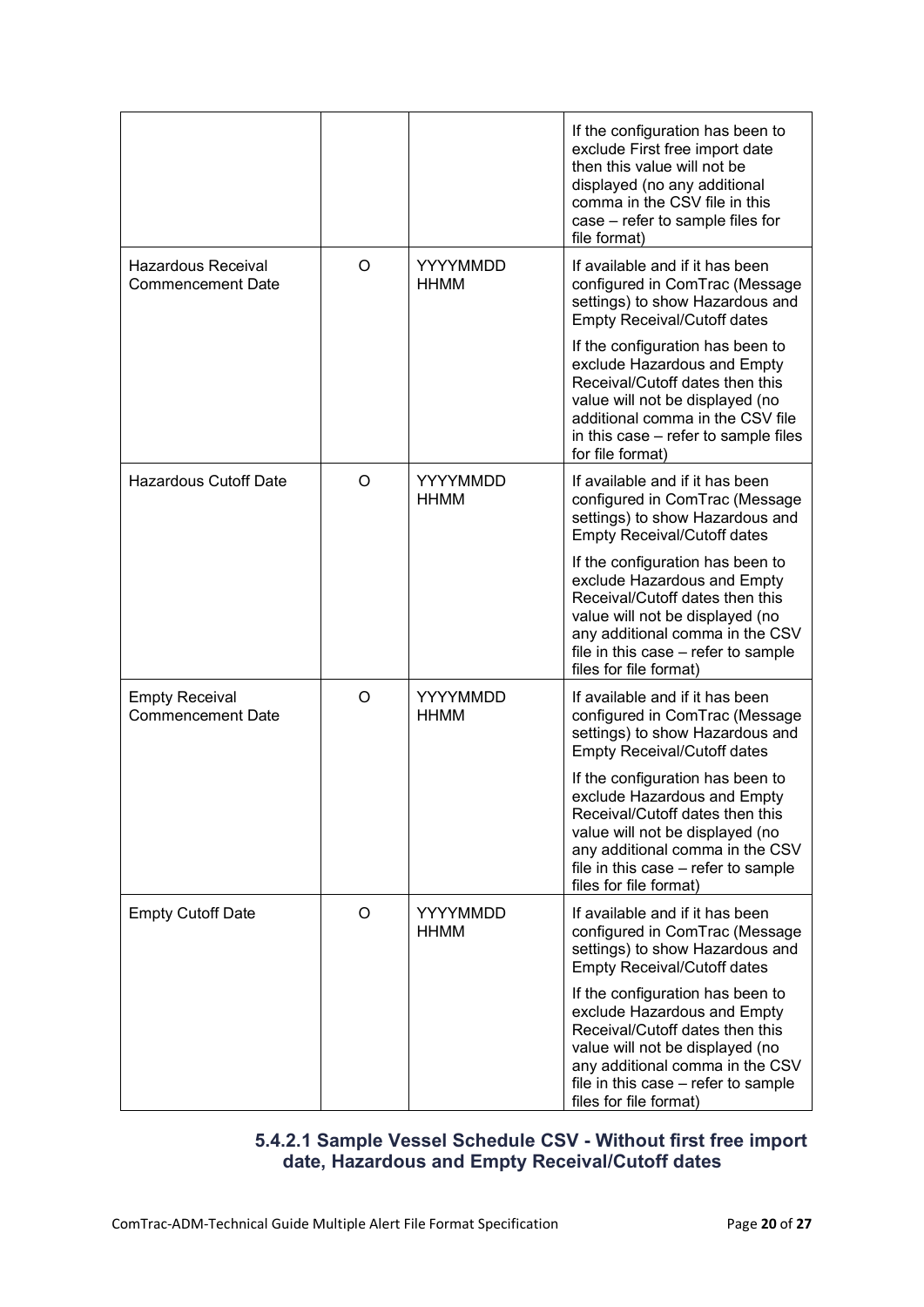UN Loc Code,Terminal ID,ETA,ETD,Ship Name,Ship Operator Voyage Out,Lloyds ID,Cargo Cutoff Date,Reefer Cutoff Date,Operators,Operators Description,Ship Operator Code, Ship Operator Voyage In,Export Receival Commencement Date,Import Availability Date,Import Storage Start Date,Vessel Type,Actual Arrival Date, Actual Depart Date,Vessel Code

AUBNE,CONFI,20120329 0230,20120329 1800,SHIP NAME1,078,9113077,20120327 2200,20120327 2200,ABC,ABC SHIPPING LINE,PIL,077,20120323 0500,20120330 0500,20120402 0000,,,,

AUBNE,CONFI,20120329 0230,20120329 1800, SHIP NAME1,078,9113077,20120327 2200,20120327 2200,ABC,ABC SHIPPING LINE,PIL,077,20120323 0500,20120330 0500,20120402 0000,,,,

AUBNE,CONFI,20120329 0230,20120329 1800, SHIP NAME1,078,9113077,20120327 2200,20120327 2200,ABC, ABC SHIPPING LINE,PIL,077,20120323 0500,20120330 0500,20120402 0000,,,,

#### **5.4.2.2 Sample Vessel Schedule CSV - With first free import date**

UN Loc Code,Terminal ID,ETA,ETD,Ship Name,Ship Operator Voyage Out,Lloyds ID,Cargo Cutoff Date,Reefer Cutoff Date,Operators,Operators Description,Ship Operator Code, Ship Operator Voyage In,Export Receival Commencement Date,Import Availability Date,Import Storage Start Date,Vessel Type,Actual Arrival Date, Actual Depart Date,Vessel Code,First Free Import Date AUBNE,CONFI,20120329 0230,20120329 1800,SHIP NAME1,078,9113077,20120327 2200,20120327 2200,ABC,ABC SHIPPING LINE,PIL,077,20120323 0500,20120330 0500,20120402 0000,,,,,20120330 0000

AUBNE,CONFI,20120329 0230,20120329 1800,SHIP NAME1,078,9113077,20120327 2200,20120327 2200,ABC,ABC SHIPPING LINE,PIL,077,20120323 0500,20120330 0500,20120402 0000,,,,,20120330 0000

AUBNE,CONFI,20120329 0230,20120329 1800,SHIP NAME1,078,9113077,20120327 2200,20120327 2200,ABC,ABC SHIPPING LINE,PIL,077,20120323 0500,20120330 0500,20120402 0000,,,,,20120330 0000

#### **5.4.2.3 Sample Vessel Schedule CSV – With first free import date, Hazardous and Empty Receival/Cutoff dates**

UN Loc Code,Terminal ID,ETA,ETD,Ship Name,Ship Operator Voyage Out,Lloyds ID,Cargo Cutoff Date,Reefer Cutoff Date,Operators,Operators Description,Ship Operator Code, Ship Operator Voyage In,Export Receival Commencement Date,Import Availability Date,Import Storage Start Date,Vessel Type,Actual Arrival Date, Actual Depart Date,Vessel Code,First Free Import Date, Hazardous Receival Commencement Date, Hazardous Cutoff Date, Empty Receival Commencement Date, Empty Cutoff Date

AUBNE,CONFI,20120329 0230,20120329 1800,SHIP NAME1,078,9113077,20120327 2200,20120327 2200,ABC,ABC SHIPPING LINE,PIL,077,20120323 0500,20120330 0500,20120402 0000,,,,,20120330 0000, 20120322 2200, 20120326 0000, 2012 0322 2200, 2012 0326 0000 AUBNE,CONFI,20120329 0230,20120329 1800,SHIP NAME1,078,9113077,20120327 2200,20120327 2200,ABC,ABC SHIPPING LINE,PIL,077,20120323 0500,20120330 0500,20120402 0000,,,,,20120330 0000, 20120322 2200, 20120326 0000, 2012 0322 2200, 2012 0326 0000 AUBNE,CONFI,20120329 0230,20120329 1800,SHIP NAME1,078,9113077,20120327 2200,20120327 2200,ABC,ABC SHIPPING LINE,PIL,077,20120323 0500,20120330 0500,20120402 0000,,,,,20120330 0000, 20120322 2200, 20120326 0000, 2012 0322 2200, 2012 0326 0000

<span id="page-22-0"></span>

| <b>Field Name</b>    | <b>Required Format</b> |                      | <b>Comment</b>             |
|----------------------|------------------------|----------------------|----------------------------|
| <b>Terminal Code</b> | М                      | String (Chars max 5) | ACOS code for the Terminal |
| Terminal Name        | М                      | String               | Terminal Name              |

#### **5.4.3 Vessel Routing**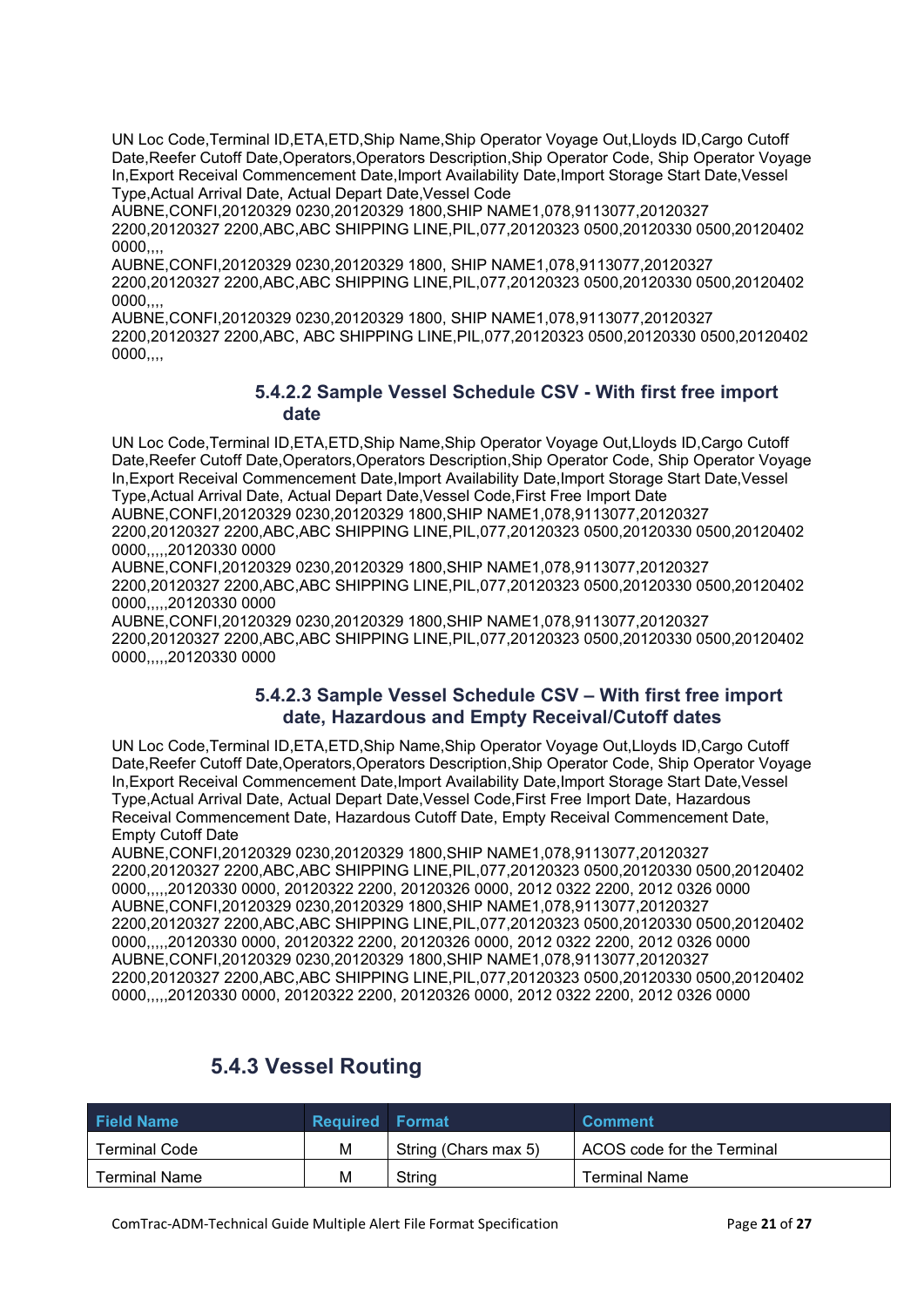| Vessel                   | м | String           | Vessel name                                            |
|--------------------------|---|------------------|--------------------------------------------------------|
| Lloyds Number            | М | <b>Numeric</b>   | Lloyds Number                                          |
| Voyage Number            | М | String           | Voyage Number                                          |
| <b>Discharge Country</b> | O | String           | <b>Discharge Country</b>                               |
| Discharge Port Name      | Ω | String           | Discharge Port Name                                    |
| Discharge Port Code      | O | String (5 chars) | Based on UN LOCODE list - Country code<br>& Place Code |
| Discharge State          | O | String           | Based on UN LOCODE list - Sub Division<br>Name         |

#### **5.4.3.1 Sample Vessel Routing CSV**

Terminal Code,Terminal Name,Vessel,Lloyds Number,Voyage Number,Discharge Country,Discharge Port Name,Discharge Port Code,Discharge State CONFR,"DP WORLD, WA, FREMANTLE",PBT STORAGE VESSEL,0000001,999N,"AMERICAN SAMOA","PAGO PAGO",ASPPG,"" CONFR,"DP WORLD, WA, FREMANTLE",PBT STORAGE VESSEL,0000001,997N,"AUSTRALIA","ADELAIDE",AUADL,"SOUTH AUSTRALIA" CONFR,"DP WORLD, WA, FREMANTLE",PBT STORAGE VESSEL,0000001,997N,"AUSTRALIA","BRISBANE",AUBNE,"QUEENSLAND" CONFR,"DP WORLD, WA, FREMANTLE",PBT STORAGE VESSEL,0000001,997N,"AUSTRALIA","FREMANTLE",AUFRE,"WESTERN AUSTRALIA" CONFR,"DP WORLD, WA, FREMANTLE",PBT STORAGE VESSEL,0000001,997N,"AUSTRALIA","MELBOURNE",AUMEL,"VICTORIA" CONFR,"DP WORLD, WA, FREMANTLE",PBT STORAGE VESSEL,0000001,999N,"AUSTRALIA","SYDNEY",AUSYD,"NEW SOUTH WALES" **BANGKOK,1234567,515,"","",XXOPT,""**

# <span id="page-23-0"></span>6. GETTING STARTED

# **6.1 Have you read the Customer User Guide?**

<span id="page-23-1"></span>We recommend that Administrators read the **ComTrac Customer User Guide** before reading about the Administrator functions of each service. The Customer User Guide will demonstrate how the enduser operates the service. It will be easier to understand the Administrator functions if you also understand the customer context.

If you didn't receive the **ComTrac Customer User Guide** when you received this, you can download it from the ComTrac service section at [www.1-Stop.biz.](http://www.1-stop.biz/)

# <span id="page-23-2"></span>7. HOW TO…

<span id="page-23-3"></span>To send Alert Request Message, you need to first register and then compose the CSV messages.

## **7.1 How to register**

Please refer to the **ComTrac Customer User Guide for a step-by-step process in registering.** If you didn't receive the **ComTrac Customer User Guide** when you received this, you can download it from the ComTrac service section at [www.1-Stop.biz](http://www.1-stop.biz/)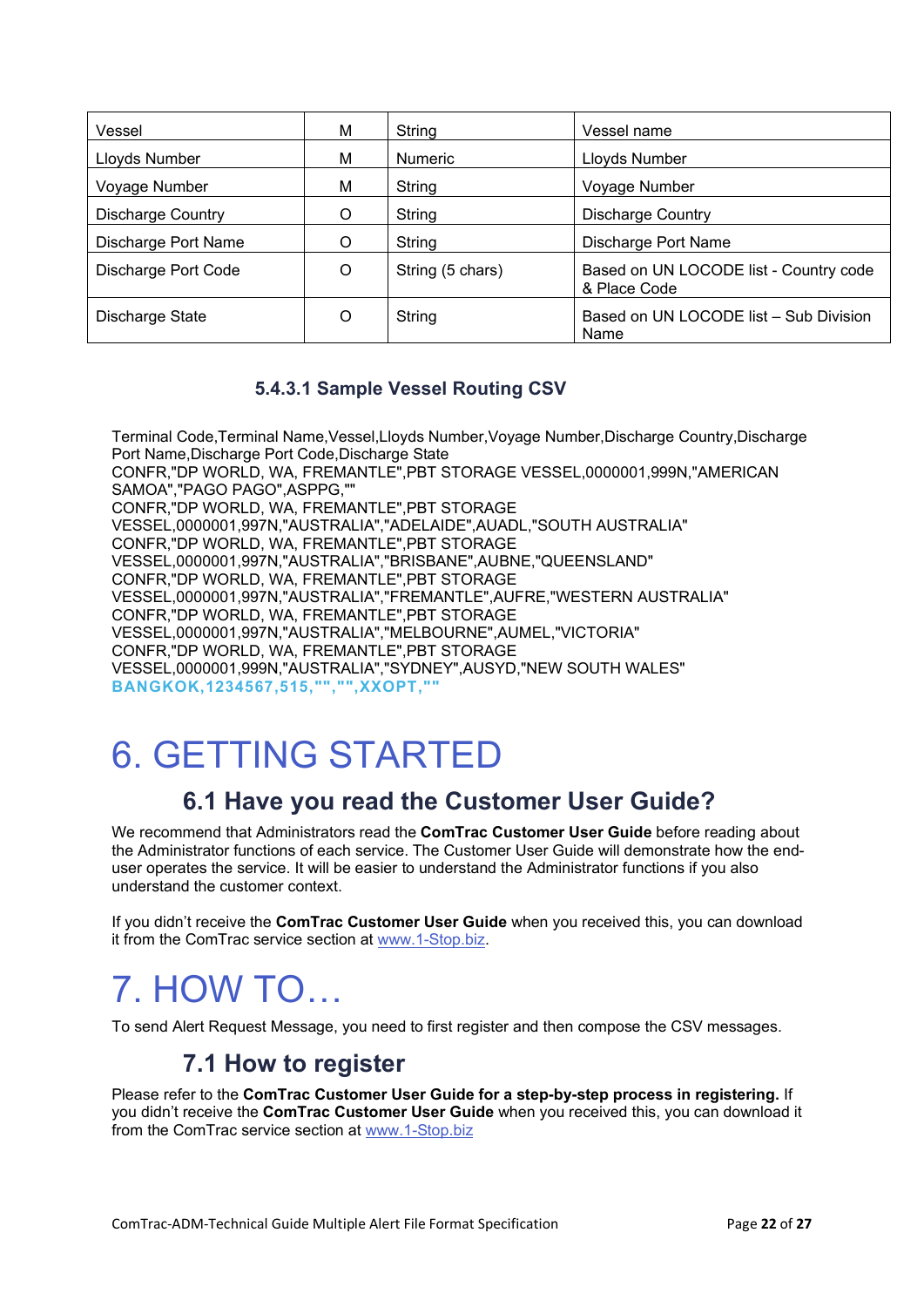# **7.2 How to send the Alert Request message**

<span id="page-24-0"></span>You will have to send the Alert Request message as a plain text email attachment with the following details:

| Environment | Subject | Filename format        | Email address         |
|-------------|---------|------------------------|-----------------------|
| Production  | Alert   | ALERT YYYYMMDDHHMM.csv | alerts@edi.1-stop.biz |

# <span id="page-24-1"></span>8. WHERE TO GET HELP

Help is available:

- from the FAQs in the 'Help' tab of our website [http://www.1-stop.biz](http://www.1-stop.biz/Services/Lists/FAQ/AllItemsPublic.aspx) ;
- by email to [helpdesk@1-stop.biz;](mailto:helpdesk@1-stop.biz) and
- from the 1-Stop Helpdesk on 1300 881 055.

# <span id="page-24-2"></span>9. GLOSSARY

See the Glossary in the Customer User Guide.

# <span id="page-24-3"></span>10. APPENDIX

# **10.1 APPENDIX A – CARST Statuses**

<span id="page-24-4"></span>Australian Customs Consolidated Cargo status (from Australian Customs – cmr sdg – carst)

| <b>Consolidated Cargo</b><br><b>Status</b> | <b>Description</b>                                                                                                                   |
|--------------------------------------------|--------------------------------------------------------------------------------------------------------------------------------------|
| <b>CLEAR</b>                               | Cargo is free of any impediments and may be released                                                                                 |
| <b>CONDCLEAR</b>                           | Cargo can be released into home consumption subject to<br>condition(s) These conditions are provided in Supplementary<br>Information |
| <b>HELD</b>                                | Cargo is held under Customs control                                                                                                  |
| WITHDRAWN                                  | Cargo Report had been withdrawn                                                                                                      |
| <b>CLEARHRM</b>                            | Cargo is Clear but is identified as High-Risk Movement                                                                               |
| <b>SUBUBMOV</b>                            | Cargo cannot be released into home consumption, but underbond<br>movement is allowed subject to an approved underbond request        |
| <b>TRANSHIP</b>                            | Cargo is for transshipment. A transshipment Number will be<br>generated and transmitted with Status                                  |
| <b>TRANSHPHRM</b>                          | Transshipment Cargo is Clear but is identified as High-Risk<br>Movement                                                              |
| <b>ACSSEIZED</b>                           | Cargo is seized by Customs                                                                                                           |
| AQISSEIZED                                 | Cargo is seized by AQIS                                                                                                              |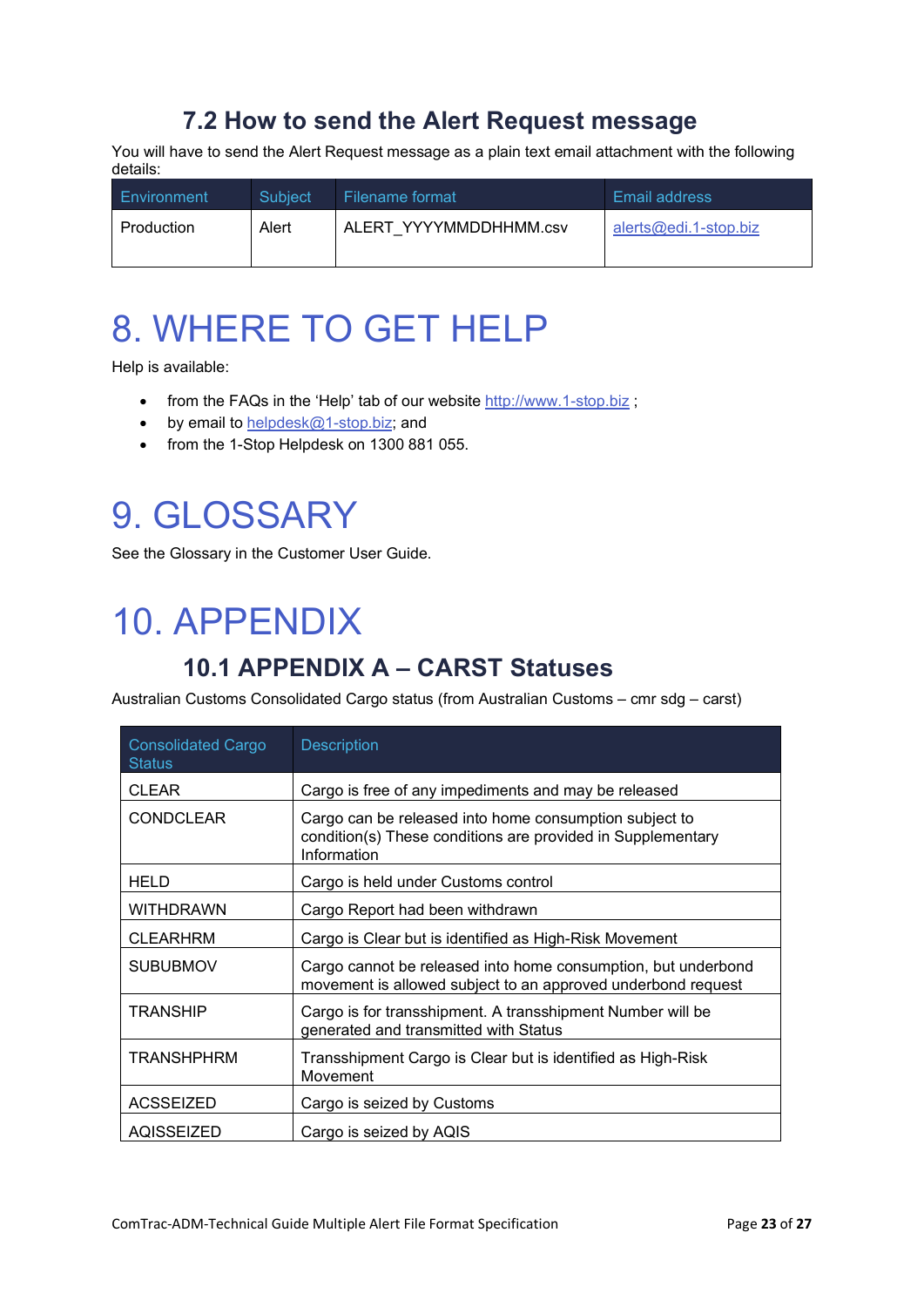# **10.2 APPENDIX B – Event Place codes**

<span id="page-25-0"></span>These are acceptable codes to use for 'Event Place' field in the Alert Request Message

| <b>Event Place</b>              | <b>Location</b>                        | Code         |
|---------------------------------|----------------------------------------|--------------|
| <b>ANY</b>                      | Any Location (Default)                 | <b>ANY</b>   |
| <b>Port Codes</b>               | <b>Brisbane</b>                        | <b>AUBNE</b> |
|                                 | Sydney                                 | <b>AUSYD</b> |
|                                 | Melbourne                              | <b>AUMEL</b> |
|                                 | Fremantle                              | <b>AUFRE</b> |
|                                 | Auckland                               | <b>NZAKL</b> |
| <b>Patrick Terminal Codes</b>   | Brisbane - Fisherman Island 7          | <b>PTFIT</b> |
|                                 | Fremantle                              | <b>ASLFR</b> |
|                                 | Melbourne - East Swanson               | ASES1        |
|                                 | Melbourne - Webb Dock                  | <b>NTLWD</b> |
|                                 | Sydney - Port Botany                   | <b>ASLPB</b> |
| <b>DP World Terminal Codes</b>  | Brisbane - Fisherman Islands           | <b>CONFI</b> |
|                                 | Fremantle                              | <b>CONFR</b> |
|                                 | Melbourne - West Swanson               | <b>CONWS</b> |
|                                 | Sydney - Port Botany                   | <b>CTLPB</b> |
| Port of Auckland Terminal Codes | Use "Any" in the Event Place field     |              |
|                                 | (Note: AXIS has plans to combine their |              |
|                                 | a single terminal).                    |              |

<span id="page-25-1"></span>For any other Depots/Parks, please contact 1-Stop Customer Service Team.

# **10.3 APPENDIX C - ETA or ETD Matrix**

| <b>Event Type</b>        | Vessel<br><b>Name</b> | Lloyds<br>No. | ETA at<br>Discharge Port | ETD from<br>Load Port |
|--------------------------|-----------------------|---------------|--------------------------|-----------------------|
| <b>Export Pre-Advice</b> |                       |               |                          | Υ                     |
| Gateln                   |                       |               |                          |                       |
| Load                     | ∨                     | ✓             |                          |                       |
| On Board Vessel          | v                     | v             | $\check{ }$              |                       |
| Discharge                |                       | v             | v                        |                       |
| <b>GateOut</b>           | v                     | v             | v                        |                       |
| <b>CARST</b>             |                       |               |                          |                       |